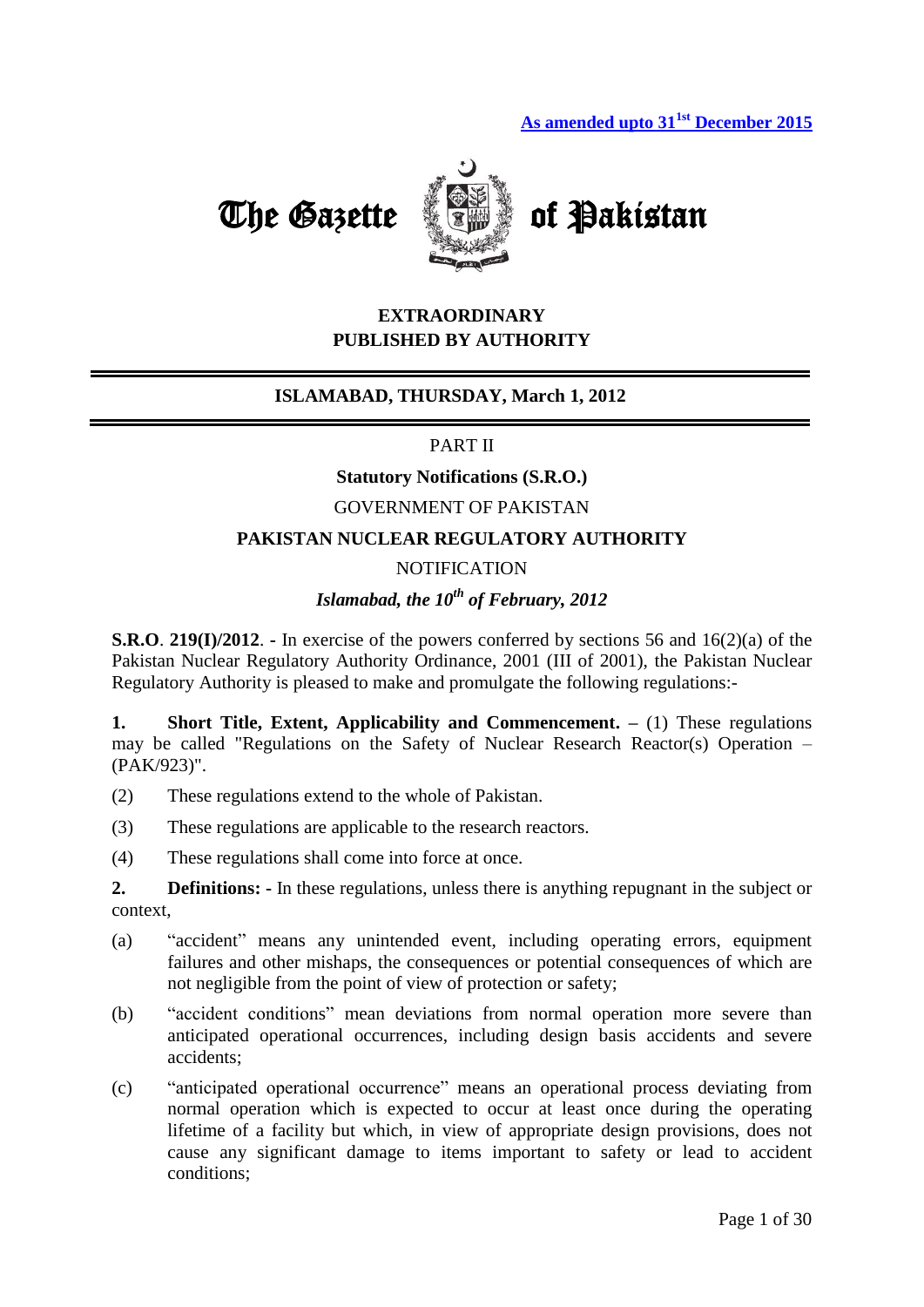- (d) "assessment" means the process, and the result, of analyzing systematically and evaluating the hazards associated with sources and practices, and associated protection and safety measures;
- (e) "Authority" means the Pakistan Nuclear Regulatory Authority established under section 3 of Pakistan Nuclear Regulatory Authority Ordinance, 2001;
- (f) "authorization" means an authorization granted under section 20 or, as the case may be, sections 21, 22 or 23 of the Ordinance;
- (g) "authorized limit" means a limit on a measurable quantity, established or formally accepted by the Authority;
- (h) "beyond design basis accident" means accident condition more severe than a design basis accident;
- (i) "commissioning" means the process during which systems and components of facilities and activities, having been constructed, are made operational and verified to be in accordance with the design and to have met the required performance criteria;
- (j) "common cause failure" means failure of two or more structures, systems and components due to a single specific event or cause;
- (k) "critical assembly" means an assembly containing fissile material intended to sustain a controlled fission chain reaction at a low power level, used to investigate reactor core geometry and composition;
- (l) "design basis accident" means accident conditions against which a facility is designed according to established design criteria, and for which the damage to the fuel and the release of radioactive material are kept within authorized limits;
- (m) "dose limit" means the value of the effective dose or the equivalent dose to individuals from controlled practices that shall not exceed from the authorized limits;
- (n) "decommissioning" means administrative and technical actions taken to allow the removal of some or all of the regulatory controls from a facility;
- (o) "disposal" means emplacement of waste in an appropriate facility without the intention of retrieval;
- (p) "diversity" means the presence of two or more redundant systems or components to perform an identified function, where the different systems or components have different attributes so as to reduce the possibility of common cause failure including common mode failure;
- (j) "Executive Member" means full time member of the Authority appointed by Federal Government under section 4(1) of the Ordinance and so designated by general or specific order by the Chairman of the Authority;
- (k) "facility" means, for the purpose of this document, is the installation containing research reactor;
- (l) "fuel element" means a rod (or other form) of nuclear fuel, its cladding and any associated components necessary to form a structural entity;
- (m) "licence" means a legal document issued by the Authority granting authorization to perform specified activities related to a facility or activity;
- (n) "licensee" means the holder of a valid licence;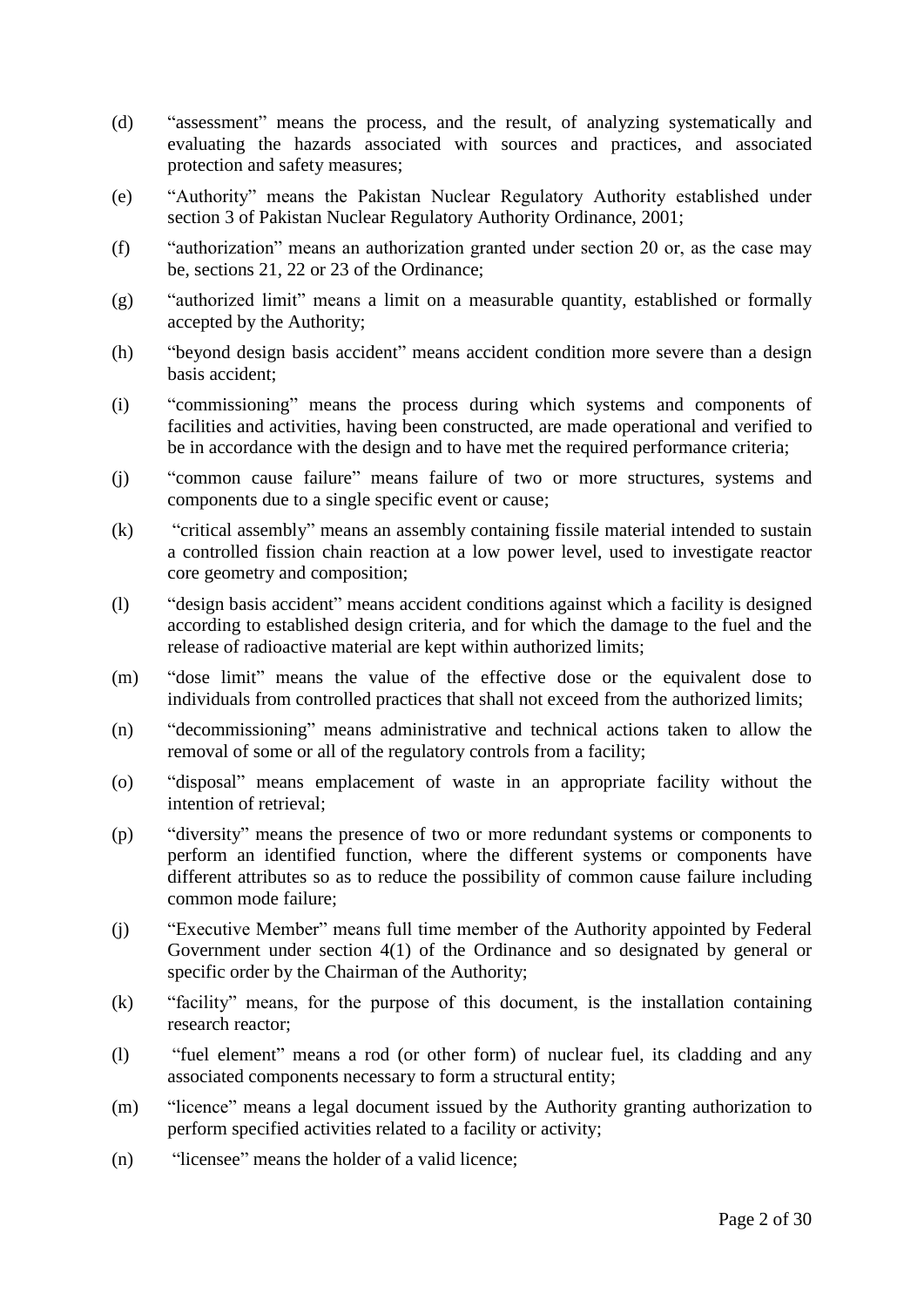- (o) "maintenance" means the organized activity, both administrative and technical, of keeping structures, systems and components in good operating condition, including both preventive and corrective (or repair) aspects;
- (p) "monitoring" means the measurement of dose or contamination for reasons related to the assessment or control of exposure to radiation or radioactive substances, and the interpretation of the results;
- (q) "normal operation" means operation within specified operational limits and conditions;
- (r) "operational limits and conditions" means a set of rules setting forth parameter limits, the functional capability and the performance levels of equipment and personnel approved by the Authority for safe operation of an authorized facility;
- (s) "operational states" means the states defined under normal operation and anticipated operational occurrences;
- (t) "Ordinance" means the Pakistan Nuclear Regulatory Authority Ordinance, 2001 (III of 2001);
- (u) "protection system" means a system which monitors the operation of a reactor and which, on sensing an abnormal condition, automatically initiates actions to prevent an unsafe or potentially unsafe condition; the 'system' in this case encompasses all electrical and mechanical devices and circuitry, from sensors to actuation device input terminals;
- (v) "qualified expert" means an individual who, by virtue of certification by appropriate boards or societies, professional licences or academic qualifications and experience, is duly recognized as having expertise in a relevant field of specialization, e.g. medical physics, radiation protection, occupational health, fire safety, quality assurance or any relevant engineering or safety specialty;
- (w) "quality assurance" means planned and systematic actions necessary to provide adequate confidence that an item, process or service will satisfy given requirements for quality, for example, those specified in the licence;
- (x) "radiation protection" means the protection of people from the effects of exposure to ionizing radiation, and the means for achieving this;
- (y) "radioactive waste" means waste that contains, or is contaminated with, radionuclides at concentrations or activities greater than clearance levels as established by the Authority;
- (z) "radioactive waste management" means all administrative and operational activities, , involved in the handling, pretreatment, treatment, conditioning, transport, storage and disposal of radioactive waste;
- (aa) "redundancy" provision of alternative (identical or diverse) structures, systems and components, so that anyone can perform the required function regardless of the state of operation or failure of any other;
- (bb) "research reactors" means a nuclear reactor used mainly for the generation and utilization of neutron flux and ionizing radiation for research and other purposes, including experimental facilities associated with the reactor and storage, handling and related to safe operation of the research reactor. Facilities commonly known as critical assemblies are included;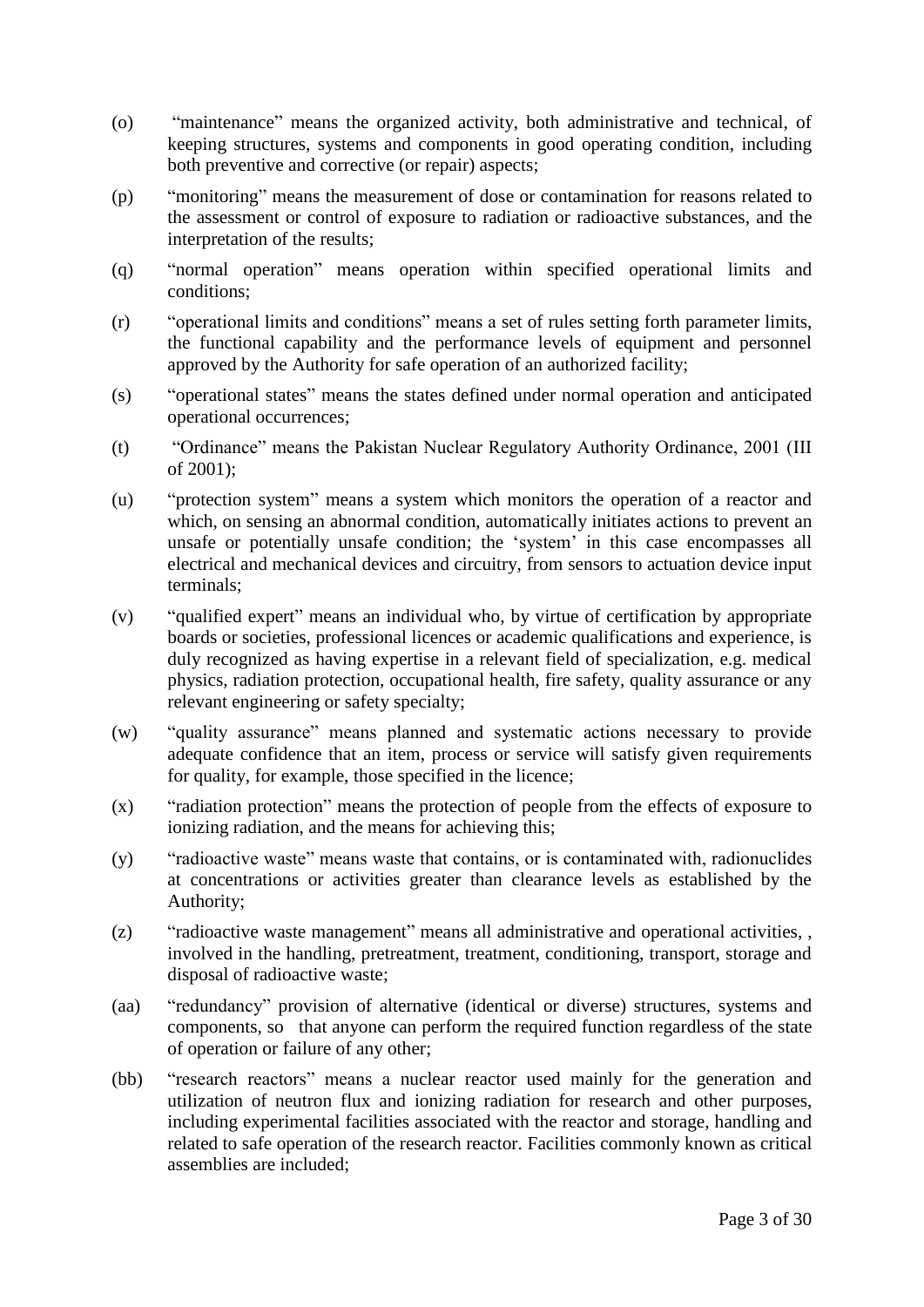- (cc) "research reactor management" means the operating organization of the relevant research reactor, authorized by the Authority to operate the reactor;
- (dd) "reactor operator" means a person authorized to carry out operations in the control room and in the field;
- (ee) "safety committee" means a group of experts from the operating organization convened to advise on the safety of operation of an authorized facility;
- (ff) "safety culture" means the assembly of characteristics and attitudes in organizations and individuals, which establishes that, as an overriding priority, protection and safety issues receive the attention warranted by their significance;
- (gg) "safety limits" mean limits on operational parameters within which an authorized facility has been shown to be safe. Safety limits are operational limits and conditions beyond those for normal operation;
- (hh) "safety system" means a system important to safety, provided to ensure the safe shutdown of the reactor or the residual heat removal from the core, or to limit the consequences of anticipated operational occurrences and design basis accidents;
- (ii) "safety system settings" mean the levels at which protective devices are automatically actuated in the event of anticipated operational occurrences or accident conditions, to prevent safety limits being exceeded;
- (jj) "shift supervisor" means a person responsible and in charge of the operation shift;
- (kk) "severe accident" means accident conditions more severe than a design basis accident and involving significant core degradation;

#### **3. Objective**

The main objective of these regulations is to establish requirements on aspects relating to regulatory control, management of safety and basis for safety assessment for operation of research reactors.

#### **4. Scope**

These regulations establish requirements for the safety of research reactors, with particular emphasis on requirements for operation.

#### **5. Interpretation**

The decision of Chairman of the Authority regarding the interpretation of any word or phrase of these regulations or applicability of these regulations shall be final and binding on the licensee/applicant.

## **6. MANAGEMENT OF SAFETY CONSIDERATIONS**

## *6.1 Safety Analysis Report (SAR)*

(1) The safety analysis report shall be updated in accordance with applicable regulatory requirements during the life time of the reactor due to feed back of experience or when a significant modification in design is under taken

(2) The SAR shall give a detailed description of the research reactor site, the research reactor, experimental devices and all other facilities and activities with safety significance. It shall provide a detailed description of the general safety principles and criteria applied to the design for the protection of the research reactor, the operating personnel, other on-site personnel, the public and the environment. It shall analyze the potential hazards associated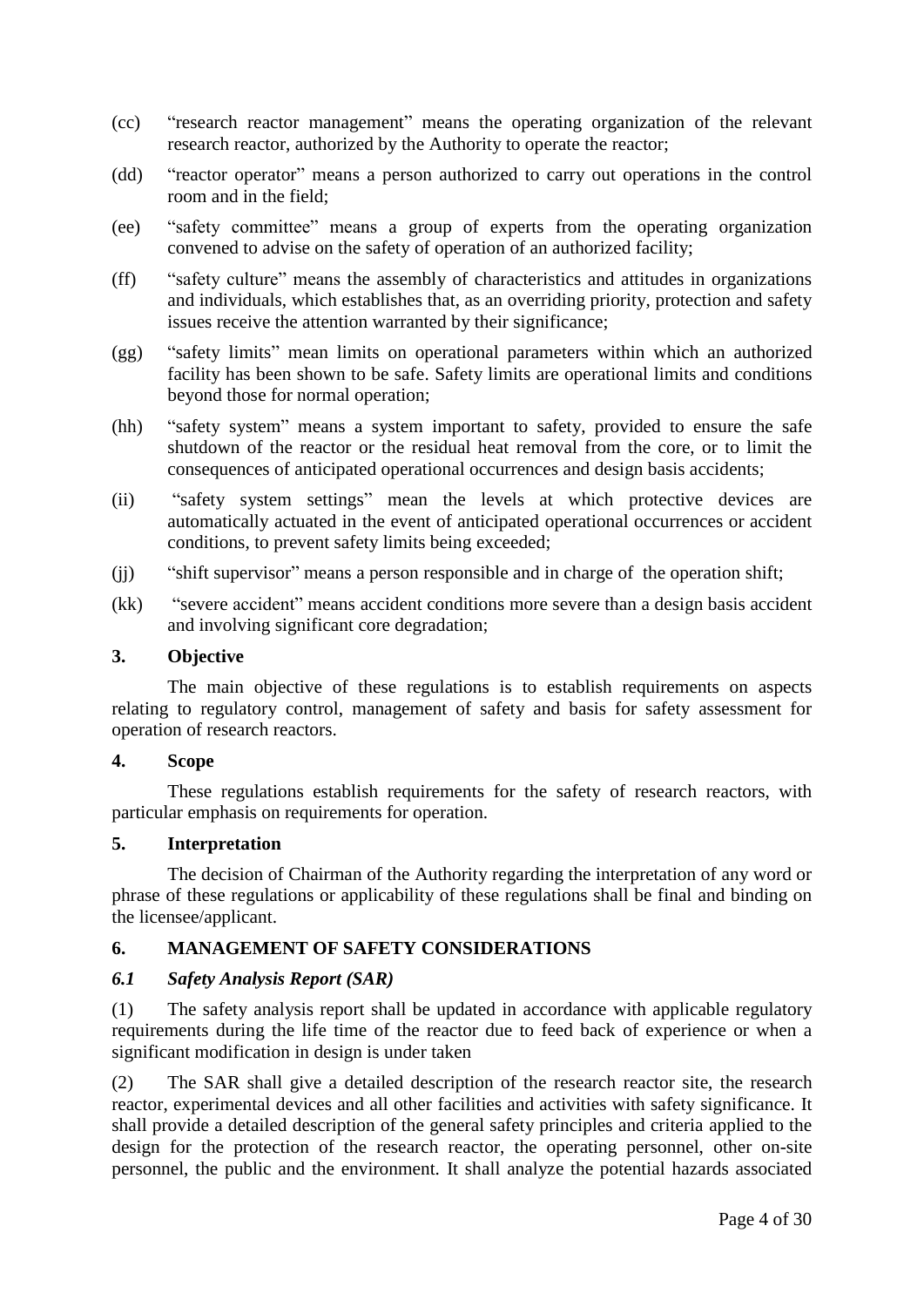with the operation of the research reactor. The SAR shall include safety analyses of accident sequences and shall describe the safety features incorporated in the design to avoid or to minimize the likelihood of occurrence of accidents, or to mitigate their consequences through design and operating procedures.

(3) The SAR shall form the basis for establishing the operational limits and conditions (OLCs) for the research reactor. It shall also provide details as to how the licensee intends to organize and conduct operations and as to the quality assurance programme for all stages of research reactor life, including design and construction. It shall also provide details of the emergency plan of the research reactor.

(4) The SAR shall include additional information as prescribed in national legislation and by the Authority. The level of detail of the information to be presented in the SAR shall be determined in accordance with the type, characteristics (its design, power and usage) and site of the research reactor.

(5) The SAR shall cite the technical literature in the form of references that may be necessary for a thorough review and assessment process. This reference material shall be readily available to the Authority and shall not be subject to any classification or limitation that would prevent its adequate review and assessment.

## *6.2 Interaction between the Authority and the Licensee*

(1) The licensee shall demonstrate to the Authority that its responsibility for safety at all stages in the lifetime of the research reactor will be discharged. Whenever a change of stage is initiated by the licensee, it shall submit a detailed demonstration, which shall include an adequate safety analysis, for review and assessment by the Authority before the project is authorized to progress to the next stage.

(2) The licensee shall submit to the Authority in a timely manner any information that it has requested. The licensee shall be responsible for making arrangements with the vendors to ensure the availability of any information that has been requested by the Authority. The licensee shall also be responsible for appraising the Authority of any new information on the research reactor and of any changes to information submitted previously.

(3) The format and content of documents submitted to the Authority by the licensee in support of a licence application shall be based on the requirements established in sub-section 6.1, clauses (1-5) of these regulations. The Authority may request additional information, depending on the Authority practices of the other countries.

## **7. QUALITY ASSURANCE**

(1) The licensee shall establish and implement performance based quality assurance requirements for research reactors for the stages of site evaluation, design, construction, commissioning, operation, utilization, modification and decommissioning.

(2) The licensee shall develop quality assurance programmes for all the stages in the lifetime of a research reactor at a time consistent with the schedule for accomplishing stage related activities. In particular, activities for site investigation, which are usually initiated long before the establishment of a project, shall be covered by a quality assurance programme.

(3) The graded approach shall be adopted so as to reflect planned and accepted differences in the application of specific quality assurance requirements to research reactors. The extent of the detailed quality assurance programme that is required for a particular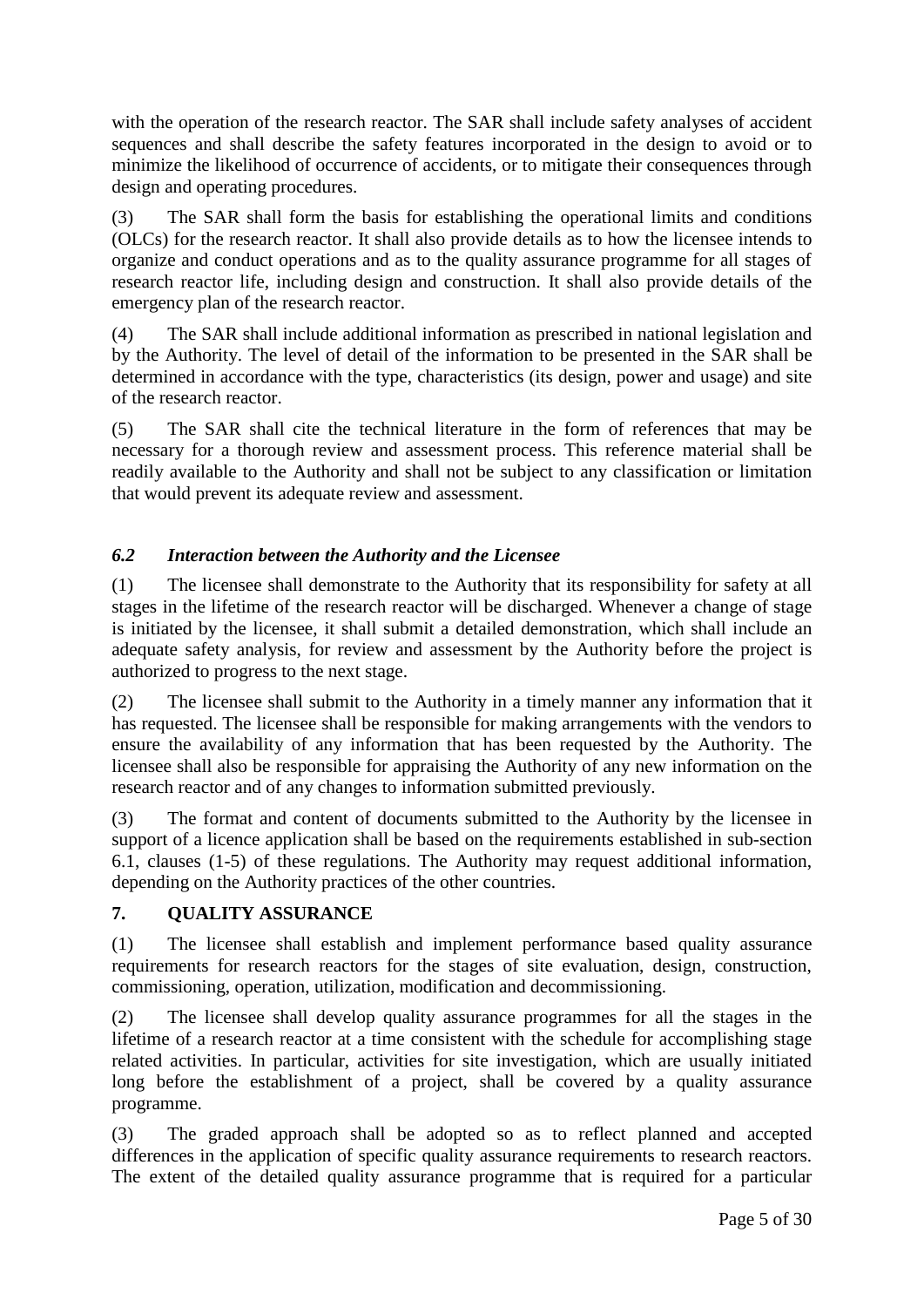research reactor or experiment shall be governed by the potential for hazard of the research reactor and the experiment and shall meet the requirements of the Authority.

(4) The quality assurance programme shall be reviewed and approved at the appropriate levels of management and shall be submitted to the Authority. The provisions of the programme shall be based on the following three functional principles:

- (a) Managers provide planning, direction, resources and support so as to achieve objectives;
- (b) Staff performs the work so as to achieve quality;
- (c) Independent assessments are made by staff in the licensee or by an outside agency so as to evaluate the effectiveness of the management processes and the performance of work.

## *7.1 Management*

(1) Management of the licensee shall provide and demonstrate support for the effective implementation of the quality assurance programme in all work areas. The management aspects of the quality assurance programme shall include:

- (a) a statement of the policy of the organization on quality assurance;
- (b) the organizational structure;
- (c) the functional responsibilities;
- (d) requirements for training, qualification and certification;
- (e) levels of authority and interfaces for those who manage, perform and evaluate the adequacy of the work.

## *7.2 Performance*

(1) At all stages in the lifetime of the research reactor, work shall be planned and performed in accordance with established codes, standards, specifications, procedures and administrative controls. Items and services important to safety shall be specified and controlled to ensure their proper use, maintenance and configuration.

(2) It shall be ensured that items and services under procurement meet established requirements and perform as specified. Suppliers shall be evaluated and selected on the basis of specified criteria. Requirements for reporting deviations from procurement specifications shall be specified in the procurement documents. Evidence that purchased items and services meet procurement specifications shall be made available for verification before the items are used or the services are provided.

## *7.3 Assessment*

(1) The management at all levels shall periodically assess the processes for which it is responsible to determine its effectiveness in achieving the objectives for nuclear safety. Weaknesses in processes shall be identified and corrected.

(2) Independent assessments shall be conducted on behalf of the management to measure the effectiveness of management processes and the adequacy of work performed, to monitor the quality of items and services and to promote improvements. The persons conducting the independent assessments shall not include anyone directly involved in the work being assessed.

## **8. VERIFICATION OF SAFETY**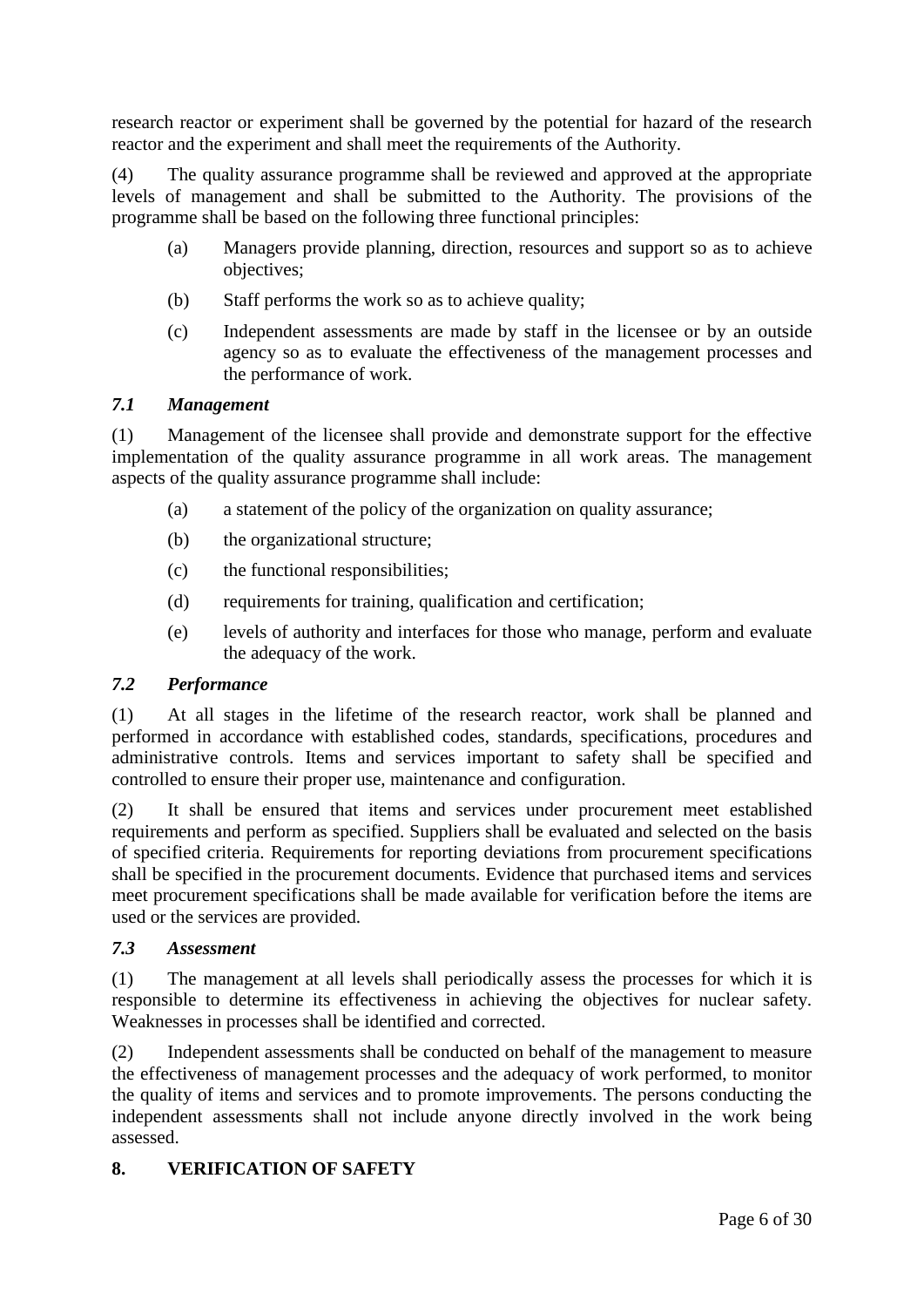#### *8.1 Safety Committees*

(1) One or more research reactor advisory groups or safety committees that are independent of the reactor manager shall be established to advise the licensee on:

- (a) relevant aspects of the safety of the research reactor and the safety of its utilization and
- (b) safety assessment of design, commissioning and operational issues.

(2) One of the committees shall also advise the reactor manager (as described in subsection 11.5 of these regulations). Members of such a group or groups shall be experts in different fields associated with the operation and design of the research reactor. It may be advisable to include external experts (i.e. from outside the licensee) in such committees. Depending on the complexity of the operations carried out at the research reactor, one of the advisory groups could be external to the licensee. The functions, authority, composition and terms of reference of such committees shall be documented and, if required, submitted to the Authority. The list of items that the safety committee is required to review shall also be established. Such a list shall include, among other things, the following data:

- (a) proposed changes in the OLCs in the licence for the facility;
- (b) proposed new tests, experiments, equipment, systems or procedures that have significance for safety;
- (c) proposed modifications to items important to safety and changes in experiments that have implications for safety;
- (d) violations of the OLCs, of the licence and of procedures that are significant to safety;
- (e) the design, including the chemical composition, of the nuclear fuel elements and the reactivity control elements;
- (f) events that are required to be reported or that have been reported to the Authority;
- (g) periodic reviews of the operational performance and safety performance of the facility;
- (h) reports on routine releases of radioactive material to the environment;
- (i) reports on radiation doses to the personnel at the facility and on any doses to the public.

## **9. DESIGN CONSIDERATIONS FOR SAFE OPERATION**

#### *9.1 Safety Functions*

(1) The following three basic safety functions shall be met through appropriate design provisions and by applying administrative procedures over the lifetime of the research reactor:

- (a) shutting the research reactor and maintaining it in a safe shutdown state for all operational states or design basis accidents (DBAs);
- (b) providing for adequate removal of heat after shutdown, in particular from the core, including DBAs;
- (c) confining radioactive material in order to prevent or mitigate its unplanned release to the environment;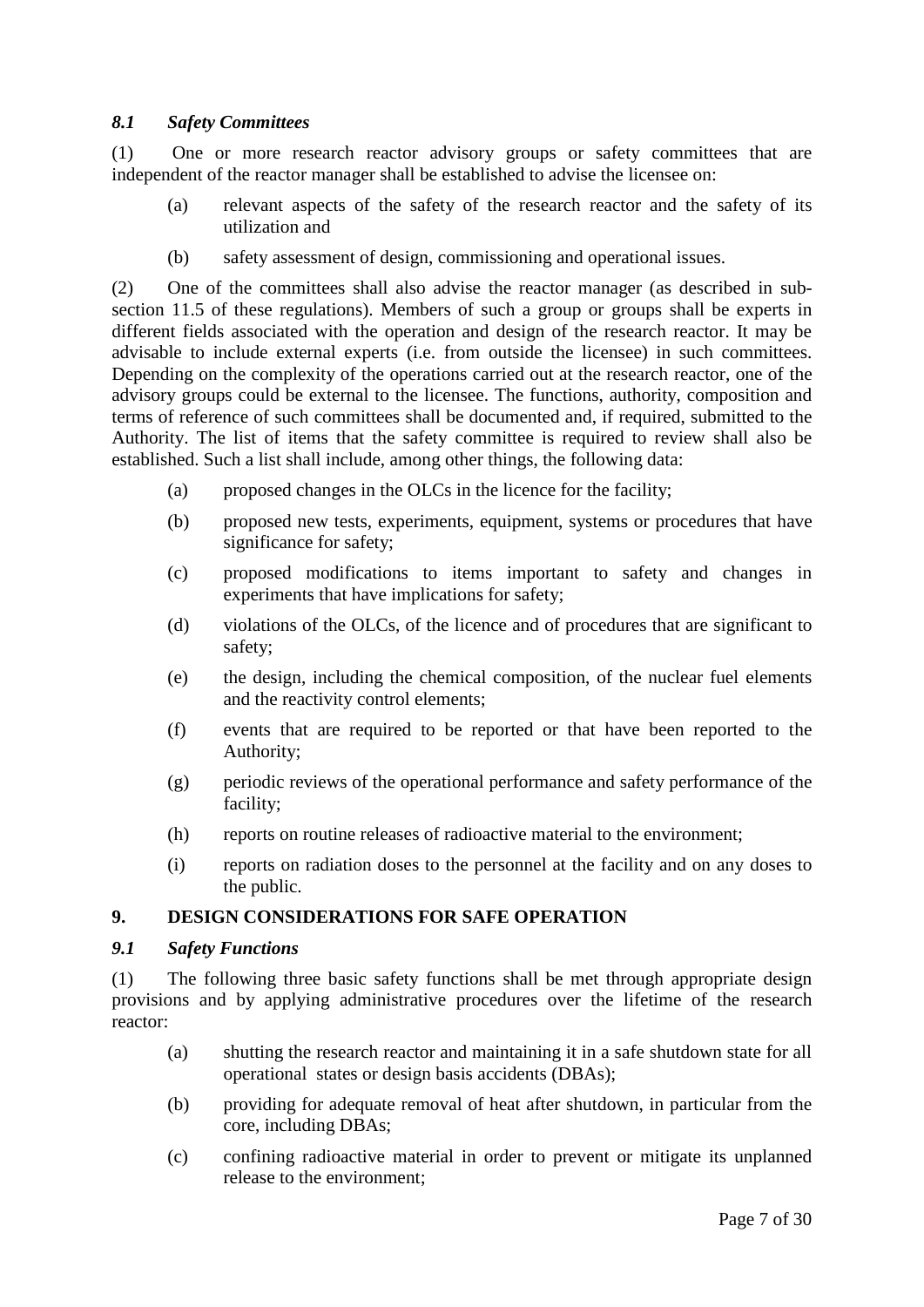(2) In normal operation, the equipment needed to perform safety functions shall include the normal operating systems supplemented by other engineered safety features to perform their functions for anticipated operational occurrences and in DBAs.

## *9.2 Acceptance Criteria*

Acceptance criteria shall be established for operational states and for DBAs. In particular, the DBAs considered in the design of the research reactor and selected or beyond design basis accidents (BDBAs) shall be identified for the purposes of establishing acceptance criteria. These acceptance criteria shall be reviewed and accepted by the Authority.

## *9.3 Postulated Initiating Events and DBAs*

Postulated initiating events shall be selected appropriately for the purpose of analysis. It shall be shown that the set of postulated initiating events selected covers all credible accidents that may affect the safety of the research reactor. In particular, the DBAs shall be identified.

## **10. THE CONCEPT OF DEFENCE IN DEPTH**

(1) The concept of defence in depth shall be applied to all safety activities, whether organizational or behavioural by ensuring that they are subject to overlapping provisions, so that if a failure were to occur, it would be detected and compensated for or corrected by appropriate measures. Application of the concept of defence in depth throughout design and operation shall provide a graded protection against a wide variety of transients, anticipated operational occurrences and accidents, including those resulting from equipment failure or human action within the research reactor, and events that originate outside the research reactor.

(2) Application of the concept of defence in depth in the design of a research reactor provides a series of levels of defence (inherent features, equipment and procedures) aimed at preventing accidents and ensuring appropriate protection in the event that prevention fails.

(3) The aim of the first level of defence is to prevent deviations from normal operation, and to prevent system failures. Attention shall be paid to the procedures involved in the inservice inspection, maintenance and testing, to the way the research reactor is operated and to how operational experience is utilized.

(4) The aim of the second level of defence is to detect and intercept deviations from normal operational states in order to prevent anticipated operational occurrences from escalating to accident conditions. This level necessitates the provision of operating procedures to prevent or minimize damage from such postulated initiating events (PIEs).

(5) For the third level of defence, it is assumed that, although very unlikely, the escalation of certain anticipated operational occurrences or PIEs may not be arrested by a preceding level and a more serious event may develop. Procedures are provided to control their consequences and to achieve stable and acceptable research reactor states following such events by the use of engineered safety features that are capable of leading the research reactor first to a controlled state, and subsequently to a safe shutdown state, and maintaining at least one barrier for the confinement of radioactive material.

(6) The aim of the fourth level of defence shall be to address events in which the design basis may be exceeded and to ensure that radioactive releases are kept as low as practicable. The most important objective of this level is the protection of the confinement function. This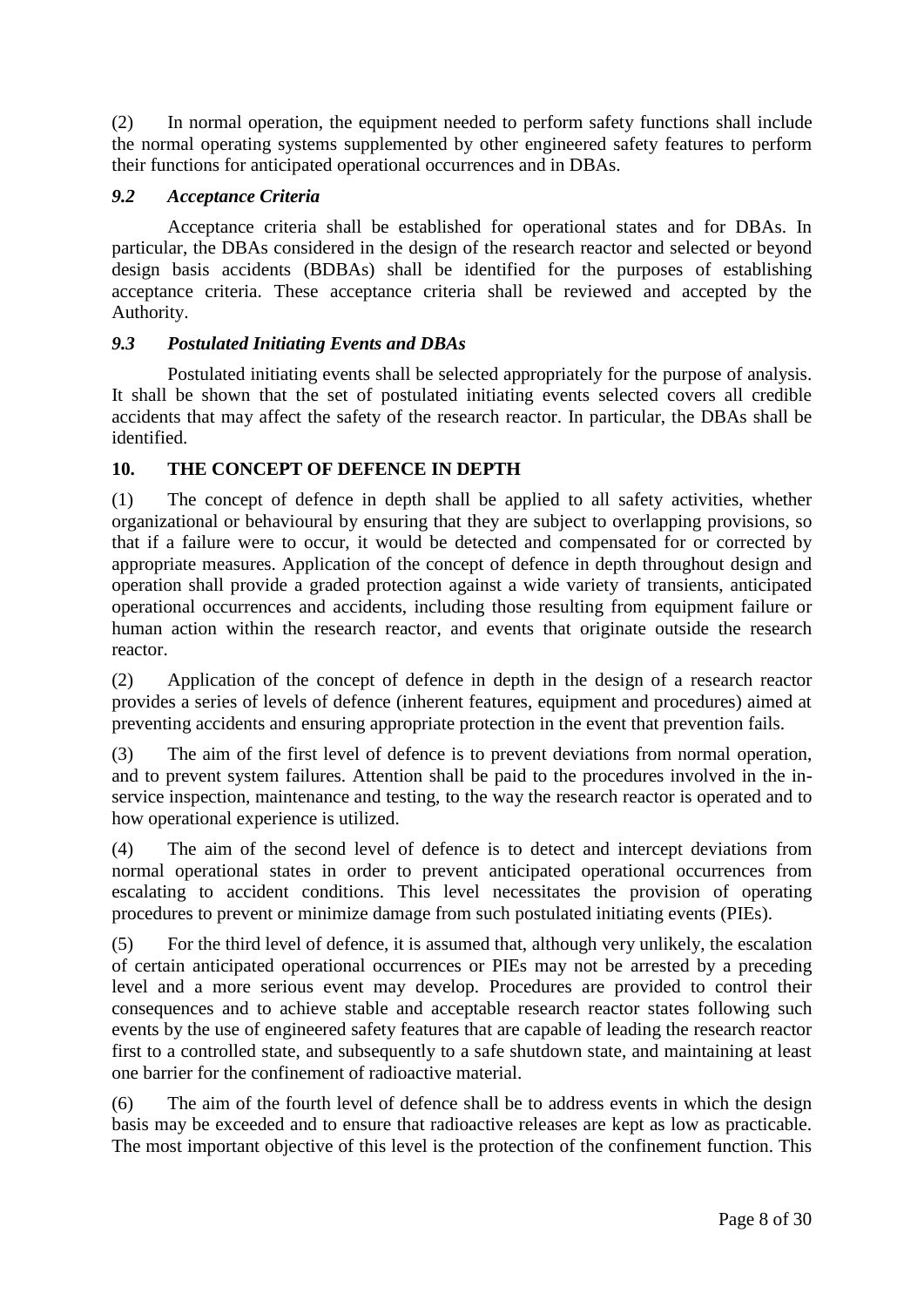shall be achieved by complementary measures and procedures to prevent accident progression, and by mitigation of the consequences.

(7) The fifth and final level of defence shall be aimed at mitigation of the radiological consequences of potential releases of radioactive materials that may result from accident conditions. This requires the provision of an adequately equipped emergency control centre, and plans for the on-site and off-site emergency response.

## **11. ORGANIZATIONAL PROVISIONS.-**

## *11.1 Structure and Responsibilities of the Licensee*

(1) The licensee shall establish an appropriate management structure for the research reactor and shall provide for all necessary infrastructures for the conduct of research reactor operations. The organization for research reactor operation shall include the research reactor manager and the operating personnel.

(2) The licensee shall ensure that adequate provision is made for all functions relating to the safe operation and utilization of the research reactor, such as inspection, periodic testing and maintenance, radiation protection, quality assurance and relevant support services.

(3) The licensee shall have the overall responsibility for the safety of the research reactor, which shall not be delegated. The research reactor manager shall have the direct responsibility and the necessary authority for the safe operation of the research reactor. A system for reviewing and reporting abnormal occurrences shall be established.

(4) The licensee shall establish the functions and responsibilities for the key positions in the organization for research reactor operation. In particular, the licensee shall clearly establish lines of authority and communications between the research reactor manager, the safety committee(s), the radiation protection group, maintenance groups, the quality assurance personnel and the experimenters.

(5) The licensee shall define the qualifications and experiences necessary for personnel performing duties that may affect safety. Suitably qualified personnel shall be selected and given the necessary training and instruction to enable them to perform their duties correctly for the different operational states of the research reactor and in the event of an accident, in accordance with the appropriate operating or emergency procedures. Individuals performing certain functions important to safety shall be required to hold a formal licence issued by the Authority.

(6) The licensee shall establish and implement a radiation protection programme to ensure that all activities involving radiation exposure or potential exposure are planned, supervised, and executed to achieve the aims described in section 23 of these regulations. In particular, the licensee shall ensure that adequate measures are in place to provide protection against radiological hazards arising from utilization and modification projects for the research reactor (for details refer to section 22 of these regulations).

(7) The licensee shall have overall responsibility for the preparation and satisfactory completion of the commissioning programme pursuant to section 14 of these regulations.

(8) The licensee shall prepare and issue specifications and procedures, in particular for the procurement, loading, utilization, unloading, storage, movement and testing of fuel, core components and other fresh or irradiated fissile material.

(9) In the operational stage of the research reactor, the licensee shall become familiar with decommissioning projects at similar research reactors to facilitate the assessment of the complexity and costs of the ultimate decommissioning of its own research reactor. Before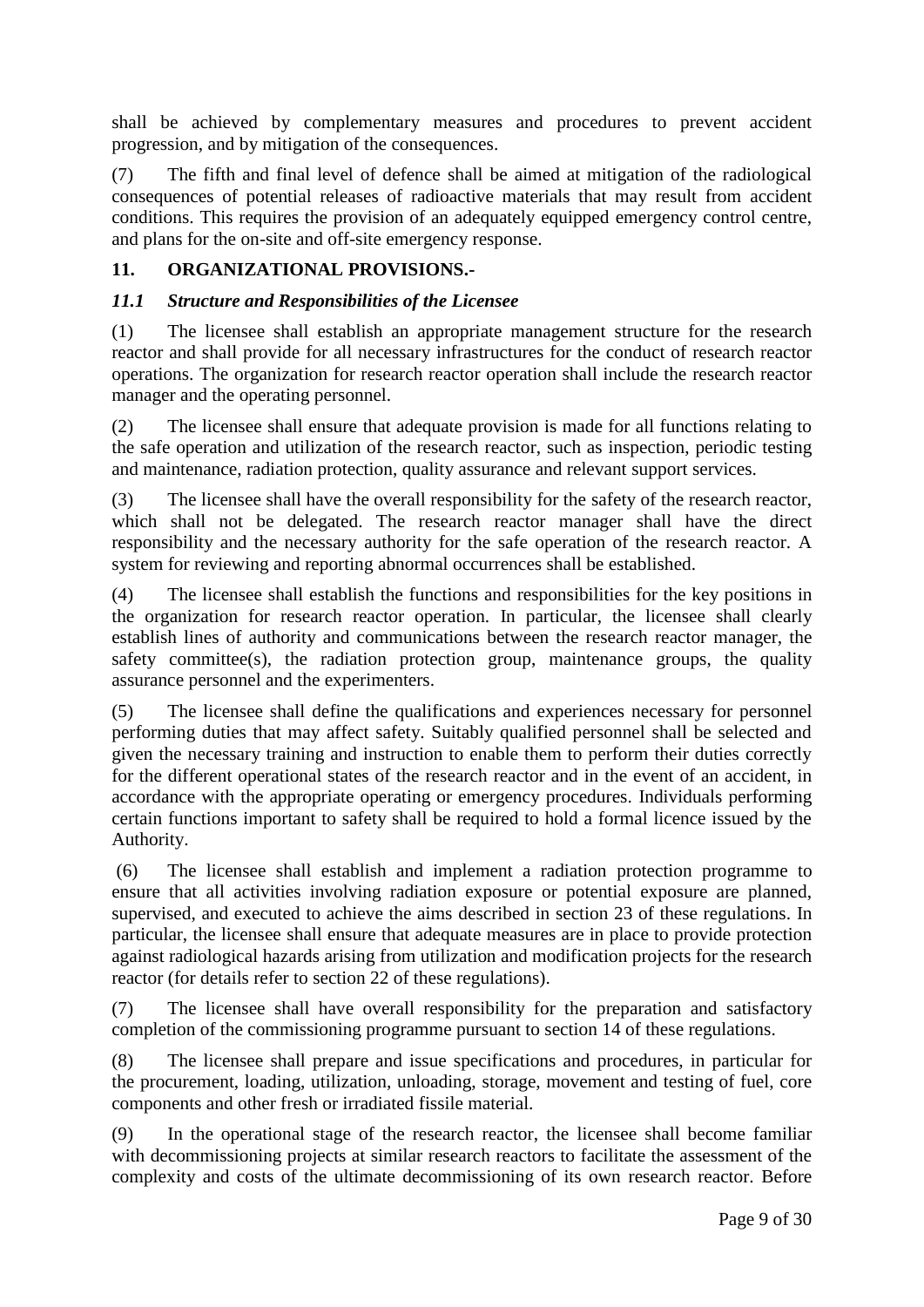decommissioning, the licensee shall prepare a detailed plan to ensure safety throughout decommissioning.

(10) The licensee shall prepare periodic summary reports on matters relating to safety and shall submit these reports to the safety committee and to the Authority.

- (11) The licensee shall ensure that:
	- (a) the design enables the research reactor to be operated safely and the research reactor is constructed in accordance with the approved design;
	- (b) an adequate SAR is prepared and kept up to date;
	- (c) the commissioning process demonstrates that the design requirements have been met and that the research reactor can be operated in accordance with the design assumptions;
	- (d) a radiation protection programme is developed and implemented;
	- (e) emergency procedures are established and implemented;
	- (f) physical protection programme is developed and implemented;
	- (g) radioactive waste management programme is developed and implemented;
	- (h) fire protection programme is developed and implemented;
	- (i) the research reactor is being operated and maintained in accordance with the safety requirements by suitably qualified and experienced personnel:
	- (j) personnel with responsibilities relating to safe operation are adequately trained, and a training and retraining programme is established, implemented and kept up to date and periodically reviewed to verify its effectiveness; (as per section 12 of these regulations)
	- (k) adequate facilities and services are available during operation;
	- (l) information on reportable incidents, including any assessments of such events and the corrective actions intended, is submitted to the Authority;
	- (m) safety culture is fostered in the organization to ensure that the attitudes of personnel and the actions and interactions of all individuals and organizations are conducive to safe operation;
	- (n) quality assurance programme is established and implemented;
	- (o) the research reactor management is provided with sufficient authority and resources to enable it to fulfill its duties effectively;
	- (p) the research reactor is operated and maintained in accordance with the OLCs and operating procedures (for detailed requirements refer to sections 13 and 15 of these regulations);
	- (q) the fissile and radioactive materials that are utilized or generated are controlled;
	- (r) operational experience, including information on operating experience at similar research reactors, is carefully examined for any precursor signs of tendencies adverse to safety, so that corrective actions can be taken before serious adverse conditions arise and recurrences can be prevented.

#### *11.2 Operating Personnel*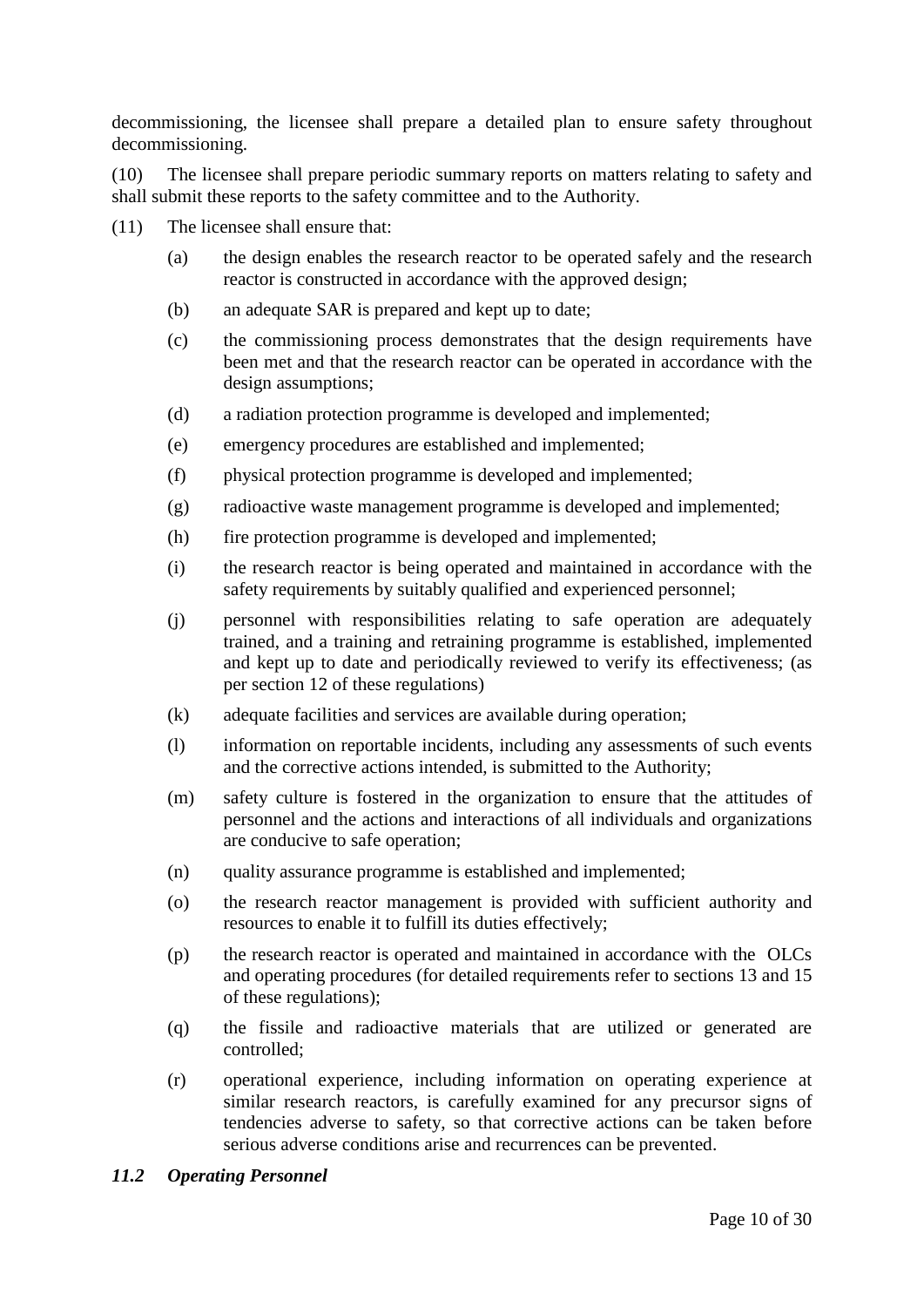(1) The licensee shall assign direct responsibility and authority for the safe operation of the research reactor to the reactor manager. The primary duties of the reactor manager shall comprise the discharge of this responsibility. The reactor manager shall have overall responsibility for all aspects of operation, inspection, periodic testing and maintenance, and utilization and modification of the research reactor.

(2) The reactor manager shall clearly document the duties, the responsibilities, the necessary experience and the training requirements of operating personnel, and their lines of communication. The duties, responsibilities and line of communication of other personnel involved in the operation or use of research reactor (e.g. technical support personnel and experimenters) shall also be clearly defined and documented.

(3) The reactor manager shall specify the minimum staffing requirements for the various disciplines required to ensure safe operation for all operational states of the research reactor. These requirements include both the number of personnel and the duties for which they are required to be authorized. The shift supervisor shall be clearly identified at all times. The availability of the staff that would be required to deal with accident conditions shall also be specified.

(4) The reactor manager shall be responsible for ensuring that the staff selected for research reactor operation are given the training and retraining necessary for the safe and efficient operation of the research reactor and that this training and retraining is appropriately evaluated. There shall be adequate training in the procedures to be followed in both operational states and accident conditions.

(5) The presence of independent radiation protection personnel (as specified in subsection 11.3 of these regulations) shall be ensured and the operating personnel, including technical support personnel and experimenters, shall be given suitable training in radiation protection.

(6) The detailed programme for the operation and experimental use of the research reactor shall be prepared in advance and shall be subject to the approval of the reactor manager.

(7) The reactor manager shall be responsible for and shall make arrangements for all the activities associated with core management and fuel handling and the handling of any other fissile material.

(8) The reactor manager shall periodically review the operation of the research reactor, including experiments, and shall take appropriate corrective actions in regard of any problem identified. The reactor manager shall seek the advice of the safety committee or shall call upon advisers to review important safety issues arising in the commissioning, operation, inspection, periodic testing and maintenance, and modification of the research reactor and experiments.

(9) The operating personnel shall operate the facility in accordance with the approved OLCs and operating procedures (for details, refer to sections 13 and 15 of these regulations). The number and the type of operating personnel required will depend on design aspects of the research reactor, such as the power level, the duty cycle and the utilization.

(10) Every licensed reactor operator shall have the authority to shut down the research reactor in the interest of safety.

A maintenance group shall be established by the licensee to implement the programmes for inspection, periodic testing and maintenance (for details refer to section 16 of these regulations).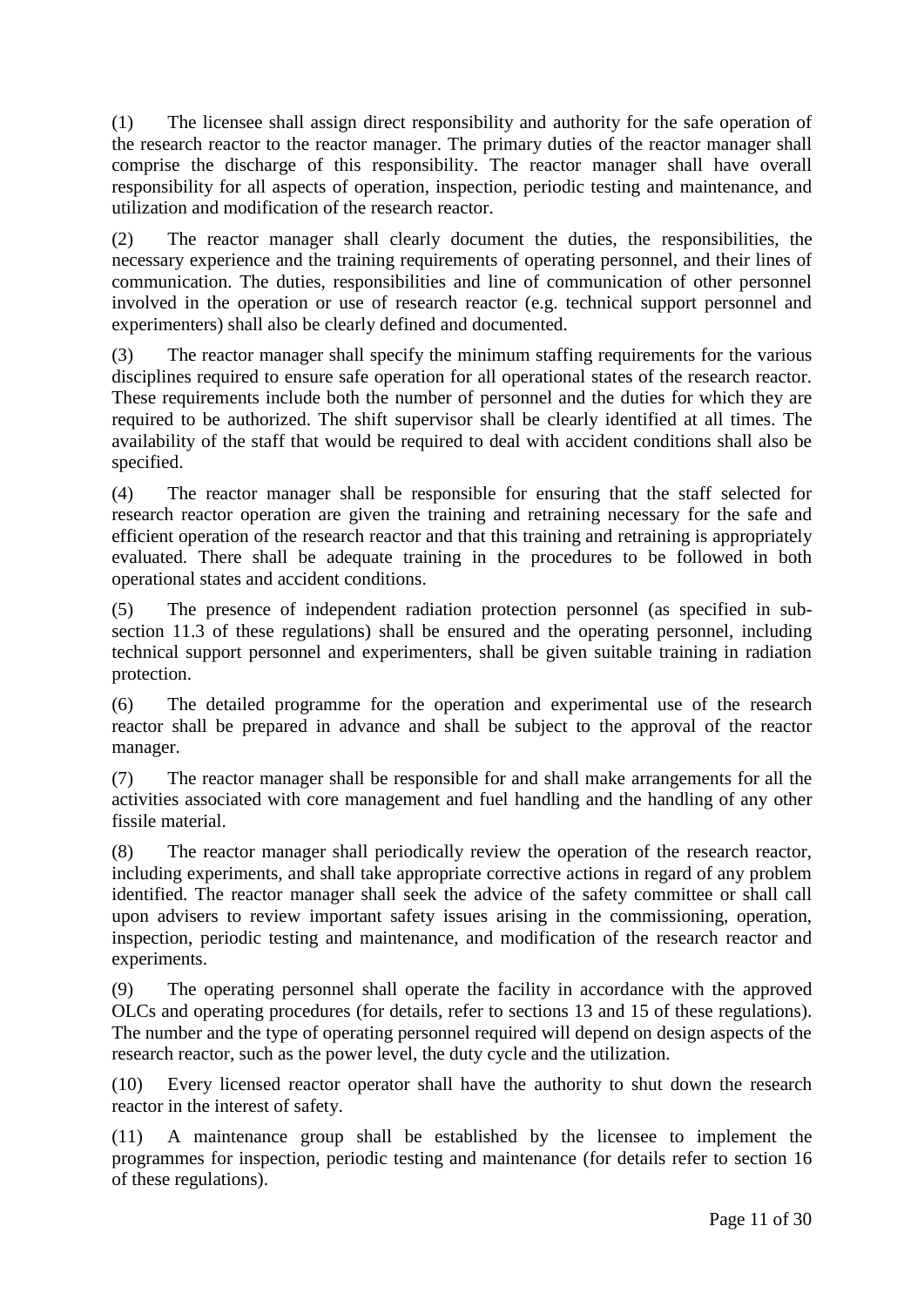(12) Criteria for licensing of research reactor operating personnel are given in Appendix-I of these regulations.

## *11.3 Radiation Protection Personnel*

A radiation protection group shall be established to prepare and implement a radiation protection programme (as detailed in section 23 of these regulations) and to advise the research reactor management and licensee on matters relating to radiation protection.

#### *11.4 Additional Support Personnel*

(1) The licensee shall make provision for additional technical personnel such as training officers, safety officers and research reactor chemists.

(2) The licensee shall arrange for the provision of assistance by contractor personnel as required.

#### *11.5 Safety Committee*

(1) The safety committee advising the reactor manager shall provide judgments on the safety issues submitted by the research reactor manager. In particular, the safety committee shall review the adequacy and safety of proposed experiments and modifications and shall provide the reactor manager with recommendations for action.

(2) Notwithstanding the judgment of the safety committee, the reactor manager shall have the authority to refuse or delay the performance of an experiment or a modification that he or she considers is not safe and shall refer such a proposal to higher authority for additional review.

## **12. TRAINING, RETRAINING AND QUALIFICATION**

(1) Training and retraining programmes shall be established for the operating personnel, including the reactor manager, the shift supervisors, the reactor operators, the radiation protection staff, the maintenance personnel, the quality assurance personnel and others working at the research reactor. Regular training and retraining shall be provided to enhance the knowledge and abilities of personnel continually.

(2) Procedures shall be put in place for the validation of the training to verify its effectiveness and the qualification of the staff.

## **13. OPERATIONAL LIMITS AND CONDITIONS (OLCs)**

## *13.1 General*

(1) A set of OLCs important to research reactor safety, including safety limits, safety system settings, limiting conditions for safe operation, requirements for inspection, periodic testing and maintenance and administrative requirements, shall be established and submitted to the Authority for review and assessment.

(2) The OLCs shall be used to provide the framework for the safe operation of the research reactor. OLCs shall be prepared for each stage in the lifetime of the reactor (e.g. commissioning and operation). The operating staff shall adhere to the OLCs throughout the lifetime of the reactor.

(3) The OLCs shall be adequately selected, clearly established and appropriately substantiated (e.g. by clearly stating for each OLC its object, its applicability and its specification; i.e. its specified limit and its basis). The selection of and the values for the OLCs shall be based on the SAR, on the research reactor design or on aspects relating to the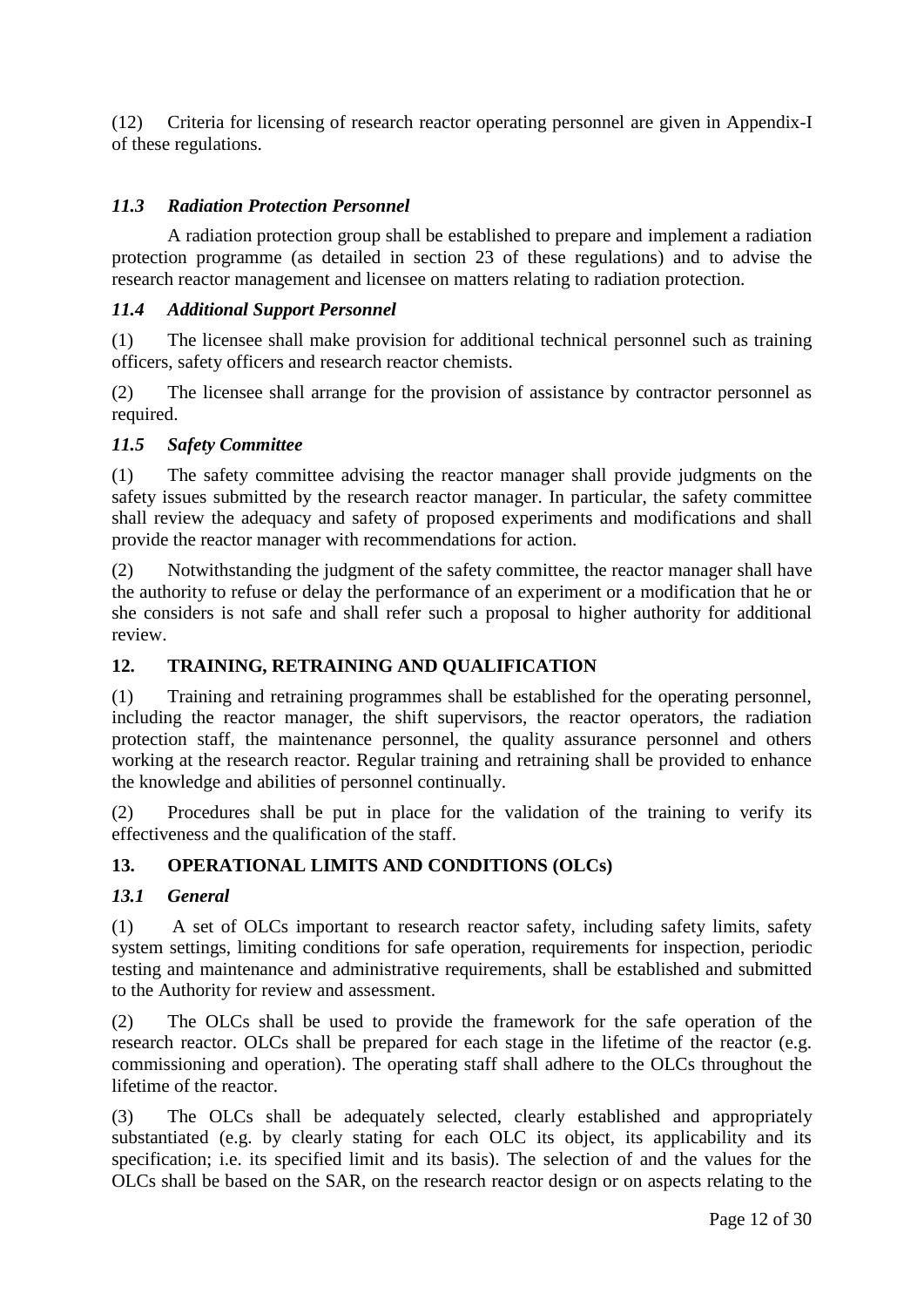conduct of operations, and shall be demonstrably consistent with the SAR, which reflects the present status of the research reactor.

## *13.2 Safety Limits*

(1) Safety limits shall be set to protect the integrity of the physical barriers that protect against the uncontrolled release of radioactive material.

(2) Safety limits shall be set on such important parameters as the temperature and other measured process variables that may affect the integrity of the barrier and which can be readily measured and controlled.

#### *13.3 Safety System Settings*

For each parameter for which a safety limit is required and for other important safety related parameters, there shall be a system that monitors the parameter and provides a signal that can be utilized in an automatic mode to prevent that parameter from exceeding the set limit. The point for this protective action that will provide the minimal acceptable safety margin is the safety system setting. This safety margin will allow for, among other things, behaviour in system transients, the equipment response time and inaccuracy of the measuring devices.

## *13.4 Limiting Conditions for Safe Operation*

Limiting conditions for safe operation are conditions established to ensure that there are acceptable margins between normal operating values and the safety system settings. The setting of limiting conditions for safe operations is aimed at avoiding the undesirably frequent actuation of safety systems. Limiting conditions for safe operations shall include limits on operating parameters, requirements relating to minimum operable equipment and minimal staffing levels and prescribed actions to be taken by operating personnel to preserve the settings of the safety system.

## *13.5 Requirements for Inspection, Periodic Testing and Maintenance*

(1) Requirements shall be established for the frequency and scope of inspection, periodic testing and maintenance, operability checks and calibrations of all items important to safety to ensure compliance with safety system settings and limiting conditions for safe operation.

(2) The requirements for inspection, periodic testing and maintenance shall include a specification that clearly states the applicability, the frequency of performance and the acceptable deviation. In order to provide operational flexibility, the specification concerning frequency shall state average intervals with a maximum that is not to be exceeded.

#### *13.6 Administrative Requirements*

The OLCs shall include administrative requirements or controls concerning organizational structure and the responsibilities for key positions in the safe operation of the research reactor, staffing, the training and retraining of facility personnel, review and audit procedures, modifications, experiments, records and reports, and required actions following a violation of an OLC.

#### *13.7 Violations of OLCs*

(1) In the event that the operation of the research reactor deviates from one or more OLCs, remedial actions shall be taken and the Authority shall be notified.

(2) Actions shall be prescribed to be taken by the operating staff within an allowed time if a limiting condition for safe operation is violated. The reactor management shall conduct an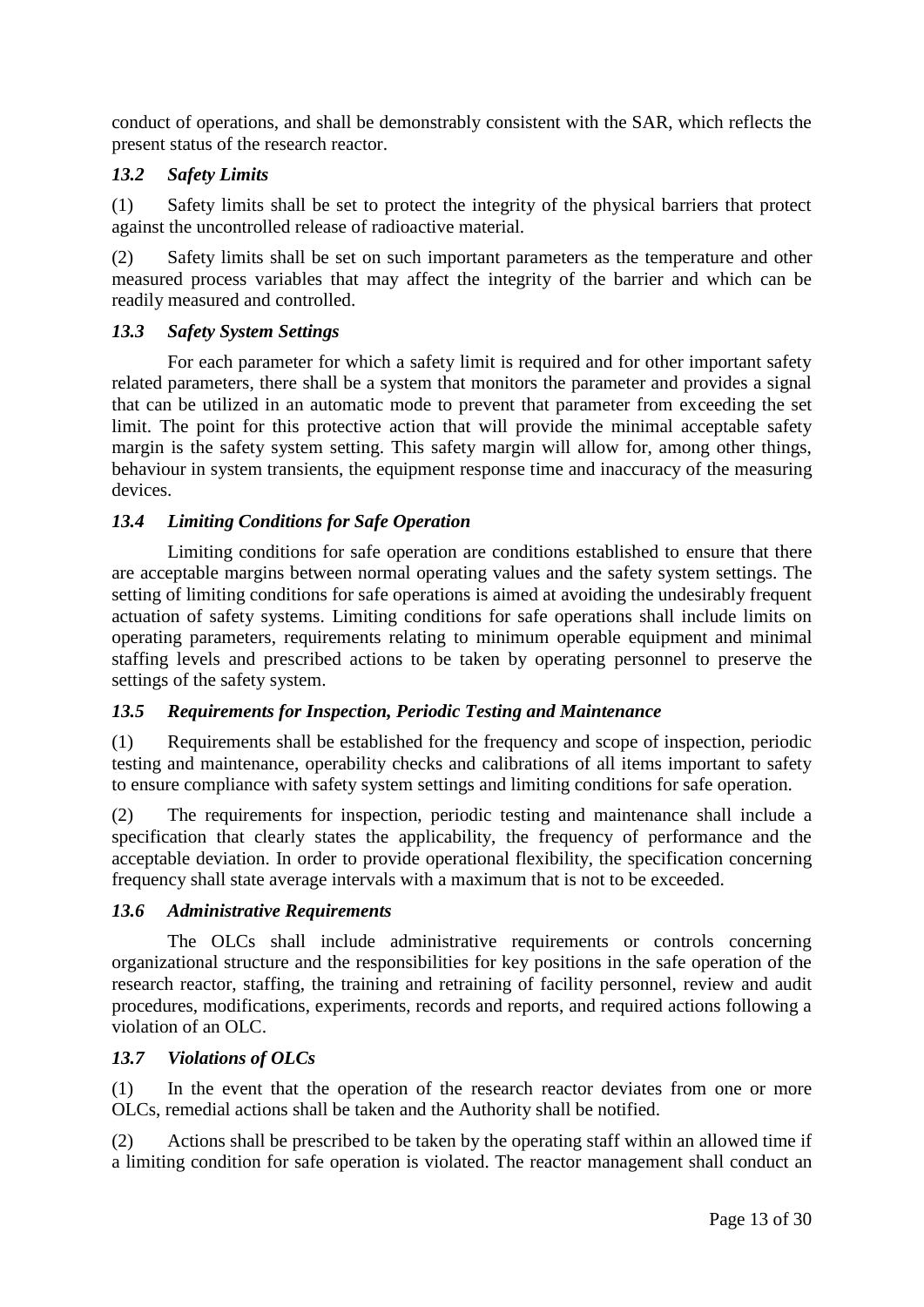investigation of the cause and the consequences and shall take appropriate actions to prevent a recurrence. The Authority shall be notified in due time.

(3) If a safety limit is not observed, the research reactor shall be shut down and maintained in a safe condition. Under such circumstances, the Authority shall be promptly notified, an investigation of the cause shall be carried out by the licensee and a report shall be submitted to the Authority for assessment before the research reactor is returned to operation.

## **14. COMMISSIONING**

#### *14.1 Commissioning Programme*

(1) An adequate commissioning programme shall be prepared for the testing of research reactor components and systems after their construction or modification to demonstrate that they are in accordance with the design objective and meet the performance criteria.

(2) The commissioning programme shall establish the organization and responsibilities for commissioning, the commissioning stages, the suitable testing of structures, systems and components (SSCs) on the basis of their importance to safety, the test schedule, the commissioning procedures and reports, the methods of review and verification, the treatment of deficiencies and deviations, and the requirements for documentation.

(3) Experimental devices shall be given adequate consideration during the commissioning of the research reactor.

(4) The commissioning programme shall be submitted to the safety committee and the Authority and shall be subjected to an appropriate review and assessment before being implemented.

#### *14.2 Organization and Responsibilities*

(1) The licensee, designers and manufacturers shall be involved in the preparation and execution of the commissioning programme. The commissioning process shall involve cooperation between the licensee and the supplier to ensure an effective means of familiarizing the licensee with the characteristics of the particular research reactor.

(2) Close liaison shall be maintained between the Authority and the licensee throughout the commissioning process. In particular, the results and analyses of tests directly affecting safety shall be made available to the safety committee and the Authority for review and approval as appropriate.

#### *14.3 Commissioning Tests and Stages*

Commissioning tests shall be arranged in functional groups and in a logical sequence. This sequence includes pre-operational tests, initial criticality tests, low power tests and power ascension and power tests. No test sequence shall proceed unless the required previous steps have been successfully completed. The commissioning programme shall therefore be divided into stages which are usually arranged according to the following sequences:

- (a) Stage A tests prior to fuel loading;
- (b) Stage B tests including fuel loading tests, initial criticality tests and low power tests;
- (c) Stage C tests including power ascension tests and power tests.

#### *14.4 Commissioning Procedures and Reports*

(1) Procedures shall be prepared, reviewed and approved for each commissioning stage prior to the commencement of tests for that stage. Commissioning activities shall be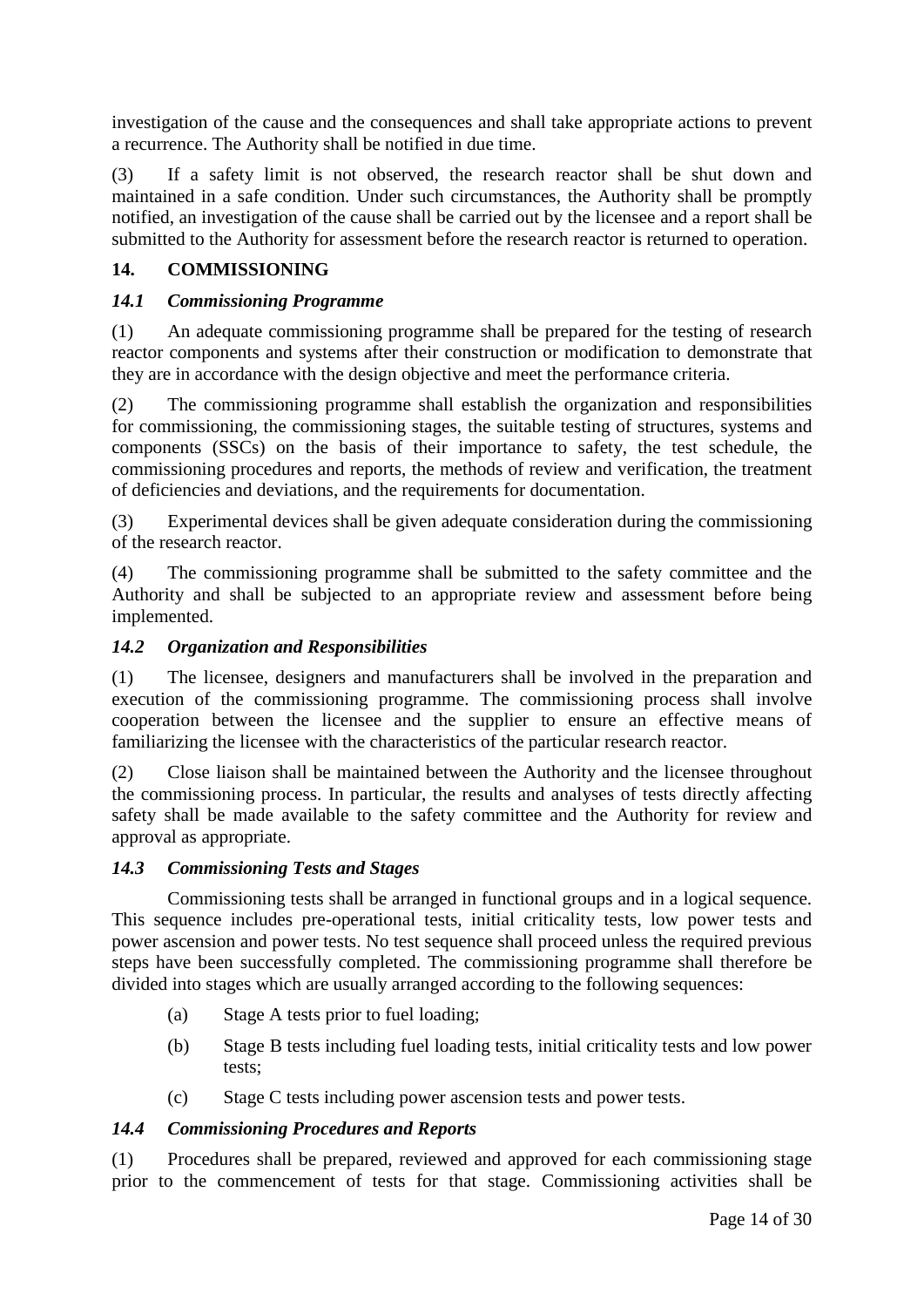performed in accordance with approved written procedures. If necessary, the procedures shall include hold points for the notification and involvement of the safety committee, outside agencies, manufacturers and the Authority.

(2) The commissioning programme shall include provisions and procedures for audits, reviews and verifications intended to ensure that the programmes have been conducted as planned and that its objectives have been fully achieved. Provisions shall also be included for resolving any deviation or deficiency that is discovered during the commissioning tests.

(3) Reports covering the scope, sequence and expected results of these tests shall be prepared in appropriate detail and in accordance with the quality assurance requirements. The reports shall cover:

- (a) the purpose of the tests and expected results;
- (b) the safety provisions required to be in force during the tests;
- (c) precautions and prerequisites;
- (d) the test procedures;
- (e) The test reports, including a summary of the data collected and their analysis, an evaluation of the results, the identification of deficiencies, if any, and any necessary corrective actions.

(4) The results of all commissioning tests, whether conducted by the licensee or a supplier, shall be made available to the licensee and shall be maintained for the lifetime of the research reactor.

#### **15. OPERATING PROCEDURES**

(1) Operating procedures shall be developed by the licensee for all safety related operations that may be conducted over the entire lifetime of the facility, including:

- (a) commissioning;
- (b) operation in all operational states and, where appropriate, the loading, unloading and movement within the research reactor of fuel elements and assemblies or other core and reflector components, including experimental devices;
- (c) the maintenance of major components or systems that could affect research reactor safety;
- (d) periodic inspections, calibrations and tests of SSCs that are essential for the safe operation of the research reactor;
- (e) radiation protection activities;
- (f) the review and approval process for operation and maintenance and the conduct of irradiations and experiments that could affect research reactor safety or the reactivity of the core;
- (g) the reactor operator"s response to anticipated operational occurrences and design basis accidents (DBAs) and, to the extent feasible, to beyond design basis accidents (BDBAs);
- (h) emergencies;
- (i) physical protection;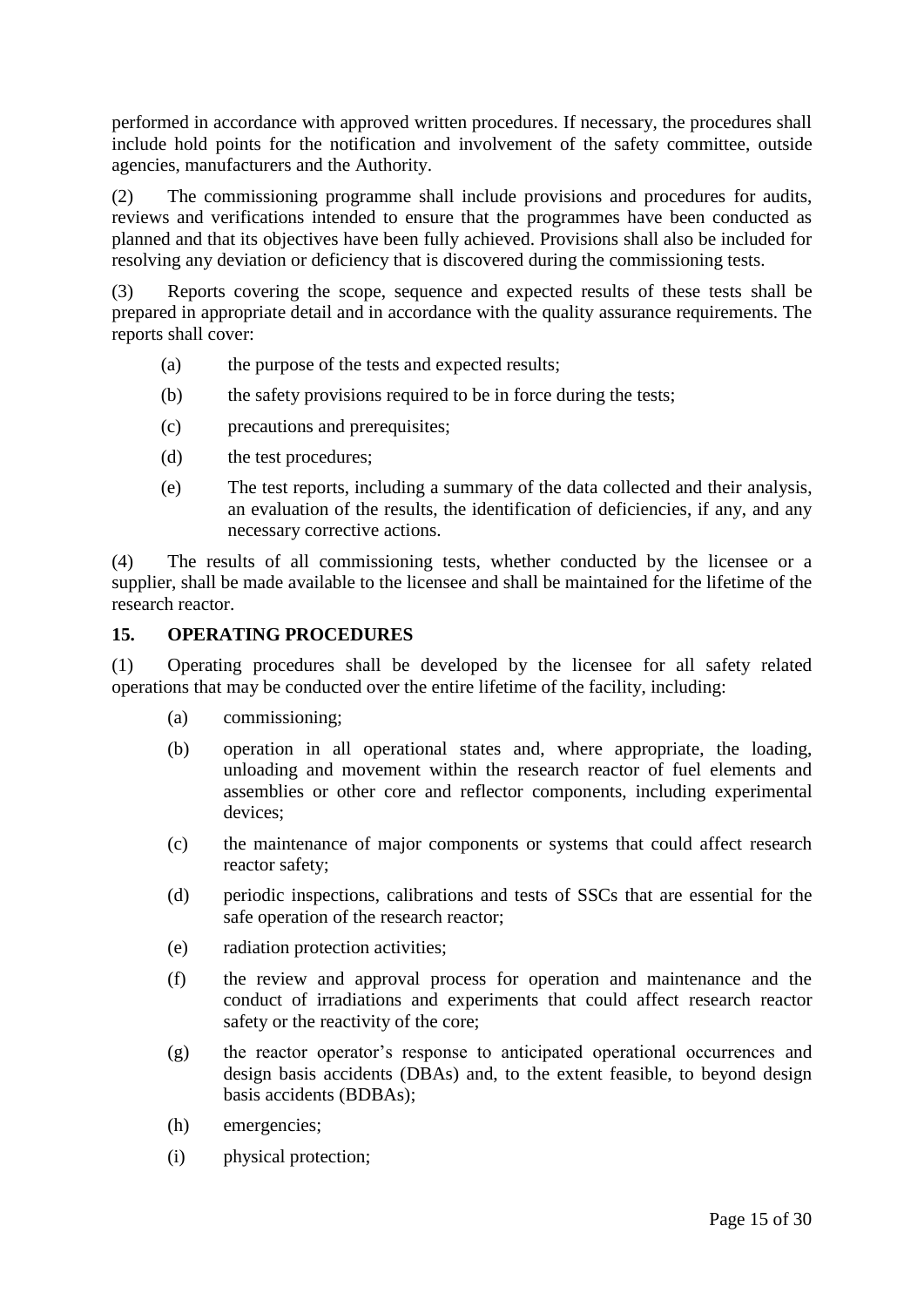- (j) handling of radioactive waste and monitoring and control of radioactive releases;
- (k) inspection, periodic testing and maintenance, as required, of the research reactor and its auxiliary systems during extended periods of shutdown of the research reactor;
- (l) utilization;
- (m) modifications;
- (n) activities of an administrative nature with a possible effect on safety (e.g. the control of visitors);
- (o) quality assurance.

(2) Operating procedures shall be developed by the reactor operating personnel, in cooperation whenever possible with the designer and manufacturer and with other staff of the licensee, including radiation protection staff. Operating procedures shall be consistent with and useful in the observance of the OLCs and shall be prepared in accordance with a general quality assurance procedure that governs the format, development, review and control of such procedures. They shall be reviewed independently (e.g. by the safety committee) and they shall be subject to the approval of the reactor manager. The approved procedures shall be made available to the Authority if required.

(3) The operating procedures shall be reviewed and updated periodically on the basis of the lessons learned in using the procedure or, if the need arises, in accordance with predetermined internal procedures. They shall be available as relevant for the particular operation of the research reactor.

(4) All personnel involved in the operation and use of the research reactor shall be adequately trained in the use of relevant procedures.

(5) When activities that are not covered by existing procedures are planned, an appropriate procedure shall be prepared and reviewed and shall be subject to appropriate approval before the operation is started. Additional training of relevant staff in these procedures shall be provided.

## **16. INSPECTION, PERIODIC TESTING AND MAINTENANCE**

(1) Inspection, periodic testing and maintenance shall be conducted to ensure that SSCs are able to function in accordance with the design intent and with requirements, in compliance with the OLCs and in accordance with the long term safety of the research reactor.

(2) The licensee shall establish documented programmes for inspection, periodic testing and maintenance based on the SAR for the research reactor equipment, especially all items important to safety. It shall be ensured by means of these programmes that the level of safety is not reduced during their execution.

(3) The inspection, periodic testing and maintenance programme shall be reviewed at regular intervals to incorporate lessons learned from experience. All inspection, periodic testing and maintenance of systems or items important to safety shall be performed by following approved, written procedures. The procedures shall specify the measures to be taken for any changes from the normal reactor configuration and shall include provisions for the restoration of the normal configuration on the completion of the activity.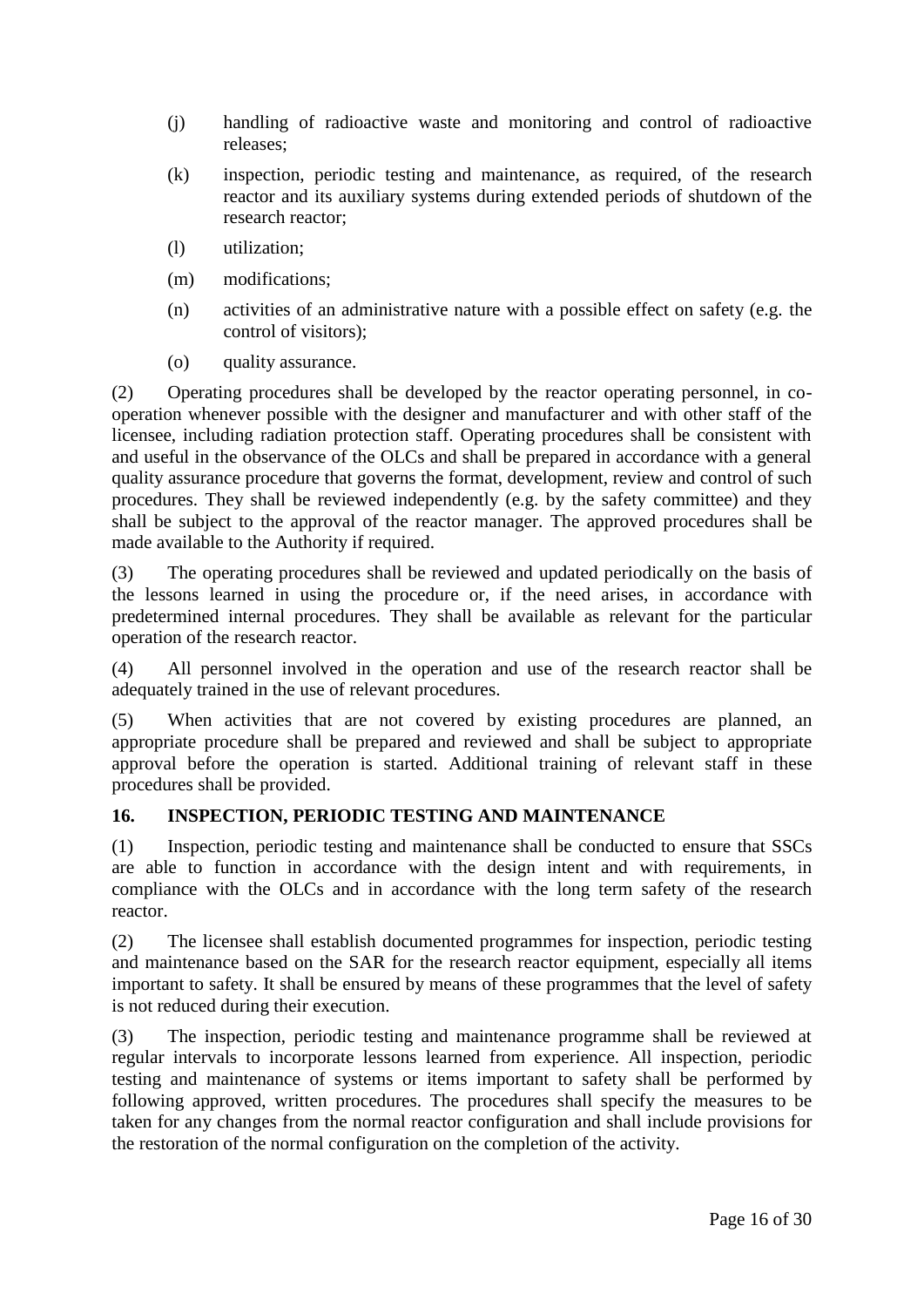(4) The licensee shall establish a system of work permits in accordance with the quality assurance requirements for inspection, periodic testing and maintenance, including appropriate procedures for checking off before and after the conduct of the work. There shall be a clearly defined structure of review and approval for the performance of the work. These procedures shall include acceptance criteria.

(5) Non-routine inspections or corrective maintenance of systems or items important to safety shall be performed in accordance with a specially prepared plan and procedures. Inservice inspections conducted for safety purposes and on a programmatic basis shall be performed in a similar manner.

(6) The decision to carry out maintenance work on installed equipment, to remove equipment from operation for maintenance purposes, or to reinstall equipment after maintenance:

- (a) shall be the overall responsibility of the reactor manager;
- (b) shall be in accordance with the objective of maintaining the level of safety of the research reactor as specified in the OLCs.

(7) The frequency of inspection, periodic testing and maintenance of individual SSCs shall be adjusted on the basis of experience and shall be such as to ensure adequate reliability.

(8) Equipment and items used for periodic testing and maintenance shall be identified and controlled to ensure their proper use.

(9) Maintenance shall not be performed in such a way as to result in either deliberate or unintentional design changes to the system being maintained. If a maintenance activity requires a design change, procedures for the implementation of a modification shall be followed.

(10) The results of inspection, periodic testing and maintenance shall be accessed by properly qualified personnel, who shall verify that the activities have been accomplished as specified in the appropriate procedure and shall verify compliance with the OLCs.

(11) The Authority shall be informed of any non-conformance that is significant to safety. A maintenance assessment shall be made and the coordinator of maintenance activities shall review its results. The resumption of operation shall be subject to the approval of the coordinator of maintenance activities.

## **17. CORE MANAGEMENT AND FUEL HANDLING**

(1) Core management shall be used to produce safe operational cores consistent with the needs of the experimental programme. The basic activities for core management are:

- (a) To determine by calculation, using validated methods and codes, the appropriate locations for fuel, reflectors, safety devices (such as neutron absorbing rods and valves for dumping the moderator and burnable poisons), experimental devices and moderators in the core;
- (b) To keep and update baseline information on the parameters for the fuel and core configurations;
- (c) To procure fuel on the basis of specifications in accordance with the design intent and the requirements of the OLCs;
- (d) To load the fuel following the procedures for fuel handling;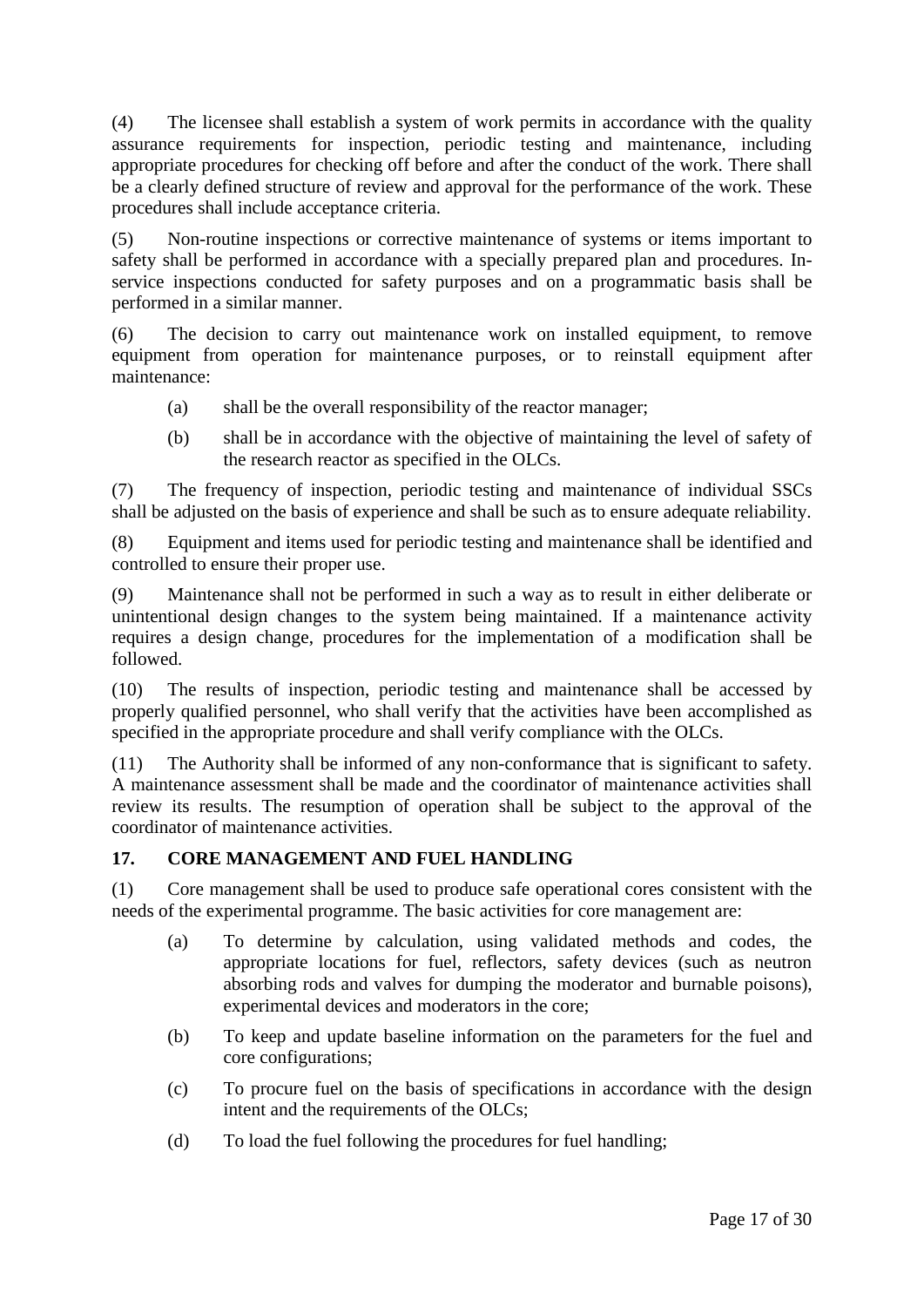- (e) To utilize (burn up) the research reactor core while ensuring the integrity of the fuel by maintaining the relevant parameters for the core configuration in accordance with the design intent and the assumptions as specified in the OLCs for the research reactor, and by detecting, identifying and unloading failed fuel;
- (f) To unload the irradiated fuel when appropriate.

(2) In addition to the above activities, other activities shall be undertaken in the core management programme to ensure the safe use of the fuel in the core or to facilitate the basic activities for core management, such as:

- (a) The assessment of the safety implications for any core component or material proposed for irradiation;
- (b) The conduct of investigations into the causes of fuel failures and means of avoiding such failures;
- (c) The assessment of the effects of irradiation on core components and core material.

(3) Fuel handling comprises the movement, storage, transfer, packaging and transport of fresh and irradiated fuel. Applicable safety requirements shall be complied with in these processes.

(4) Procedures shall be prepared for the handling of fuel elements and core components to ensure their quality, safety and physical protection and to avoid damage or degradation. In addition, OLCs shall be established and procedures shall be prepared for dealing with failures of fuel elements and control rods so as to minimize the amounts of radioactive products released. The integrity of the research reactor core and the fuel shall be continuously monitored by a cladding failure detection system, not necessarily on-line. If a failure of fuel is detected, an investigation shall be conducted to identify the failed fuel element. Authorized limits shall not be exceeded and if necessary the reactor shall be shut down and the failed fuel element shall be unloaded.

(5) The packaging and transport of fuel assemblies with fresh and irradiated fuel shall be carried out in accordance with PNRA regulations PAK/916.

(6) A comprehensive record system shall be maintained in compliance with the quality assurance programme to cover core management, handling activities for fuel and core components and fuel storage.

## **18. FIRE SAFETY**

The licensee shall conduct periodic fire safety analyses. These analyses shall include: assessments of the vulnerability of safety systems to fire; modifications to the application of defence in depth; modifications to fire fighting capabilities; the control of inflammables; the control of ignition sources; inspection; maintenance; testing; and the readiness of personnel.

## **19. EMERGENCY PLANNING**

(1) Emergency plans shall be prepared for a research reactor facility to cover all activities planned to be carried out in an emergency. Emergency procedures shall be prepared by the licensee, in accordance with the requirements of the Authority, and in co-operation, where necessary, with the appropriate governmental and local authorities or other bodies, to ensure the effective co-ordination of all site services and of external aid in an emergency.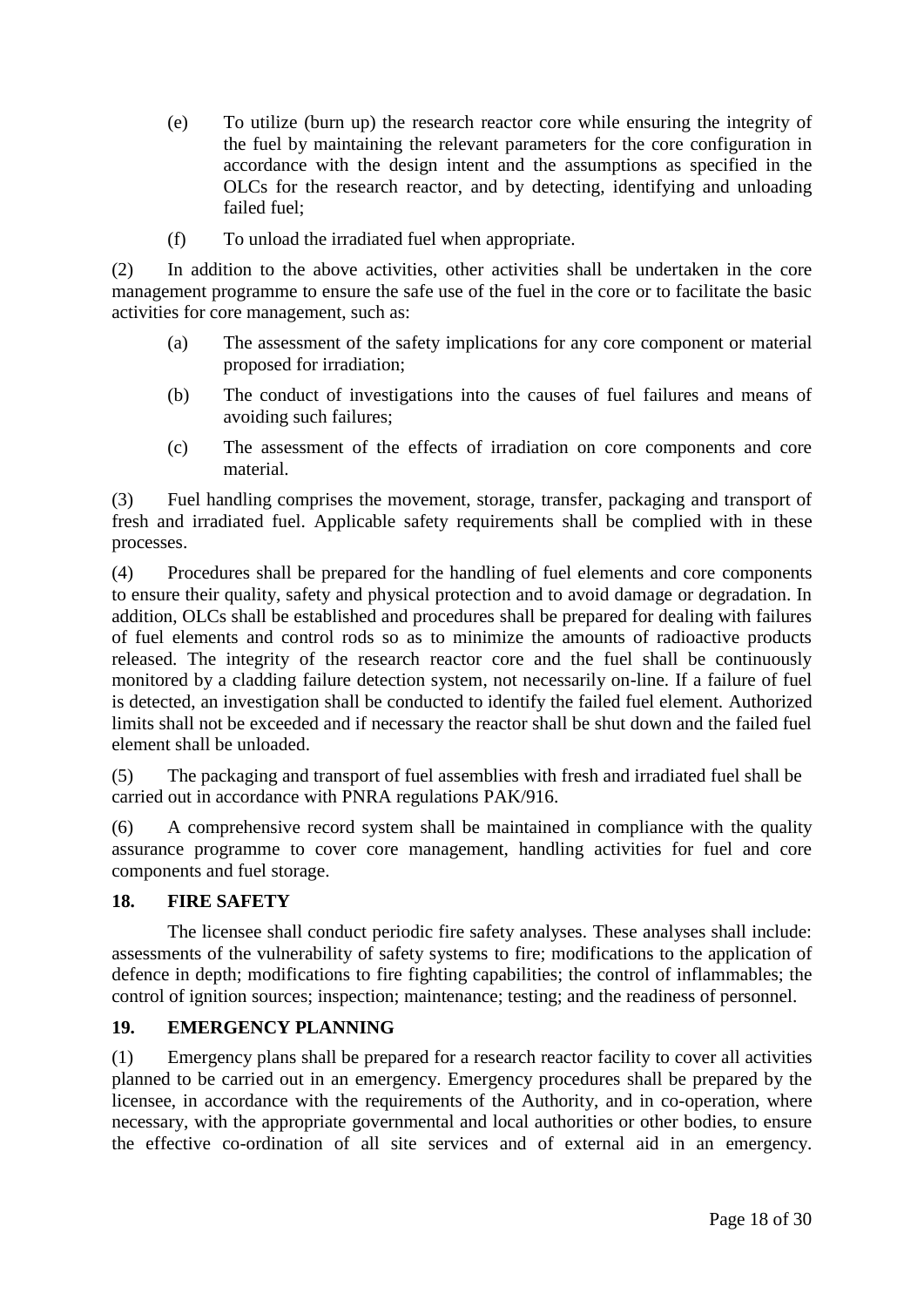Emergency procedures shall be based on the accidents analyzed in the SAR as well as those additionally postulated for the purposes of emergency planning.

- (2) The emergency plan and arrangements prepared by the licensee shall include:
	- (a) the identification of the emergency organizations (for preparedness and response), including the authorities and responsibilities of key individuals;
	- (b) the identification and classification of emergencies;
	- (c) the conditions under which an emergency should be declared, a list of persons empowered to declare an emergency and a description of suitable warning procedures or devices;
	- (d) the arrangements for initial and subsequent assessment, including environmental monitoring of the radiological conditions;
	- (e) agreements with off-site agencies that will help in an emergency, including letters of agreement and details of contact points;
	- (f) protective measures for minimizing the exposure of persons to radiation and measures for ensuring the medical treatment of any casualties;
	- (g) guidance on limits on the doses due to exposure of personnel performing rescue missions or missions to mitigate the consequences of an emergency;
	- (h) action at the facility to limit the extent of any radioactive release and the spread of contamination;
	- (i) the chain of command and communication, clearly defining the responsibilities and duties of the persons and organizations concerned;
	- (j) provisions to ensure the reliability of communications between the emergency control centre and internal and external locations;
	- (k) a description of facilities, equipment and procedures for emergencies;
	- (l) the inventory of the equipment for emergencies to be kept in readiness at specified locations;
	- (m) notification requirements for informing the authorities;
	- (n) notification requirements for requesting additional resources;
	- (o) The actions to be taken by persons and bodies involved in the implementation of the plan;
	- (p) provisions for informing the public;
	- (q) provisions for the training of personnel, including specification of the frequency and scope of drills;
	- (r) provisions for the termination of and recovery from the emergency.

(3) The emergency plan shall be implemented by means of emergency procedures in the form of documents and instructions detailing the implementation actions and the arrangements required to mitigate the consequences of the emergency. The emergency plan and procedures shall be reviewed at specified periods and shall be amended as necessary to ensure that lessons learned are incorporated.

(4) The operating personnel shall take appropriate action in accordance with established emergency procedures in response to an emergency. Other on-site support service groups and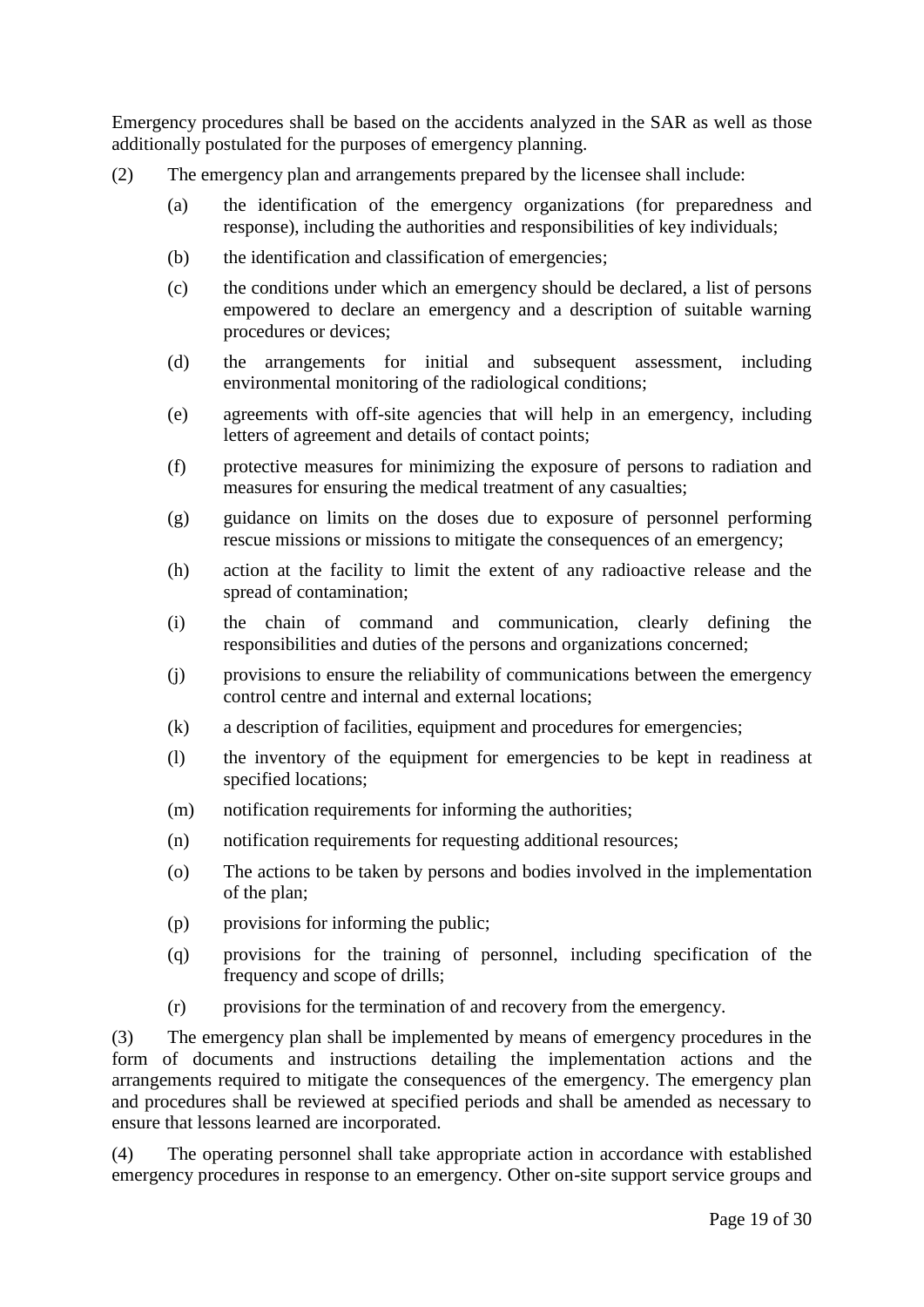off-site agencies shall be involved as specified in the emergency plan, depending on the nature and the extent of the emergency.

(5) The emergency response team shall include persons with up to date knowledge of the operations of the research reactor, and it should normally be led by the reactor manager or delegate. All personnel involved in responding to the emergency shall be instructed, trained and retrained periodically as necessary in the performance of their duties in an emergency. All persons on the site shall receive instruction on the steps to take in an emergency. Instructions shall be prominently displayed.

(6) Exercises shall be conducted at suitable intervals and shall involve, to the extent practicable, all those persons with duties in responding to the emergency. The results of the exercise shall be reviewed and, where necessary, the lessons learned shall be incorporated into revisions of the emergency plan.

(7) Facilities, instruments, tools, equipment, documentation and communication systems to be used in emergencies shall be kept available and shall be maintained in such conditions that it is unlikely that they would be affected or made unavailable by the accidents postulated to happen.

## **20. PHYSICAL PROTECTION**

(1) The licensee shall take measures for physical security and physical protection as appropriate to prevent or deter unauthorized access to, intrusion into, theft of, surface attack on and internal or external sabotage of safety related systems and nuclear materials.

(2) All reasonable precautions shall be taken to prevent individuals from deliberately carrying out unauthorized actions that could jeopardize safety.

(3) The licensee shall have plans and procedures in place to provide for physical protection of the site in the event of civil disturbance.

## **21. RECORDS AND REPORTS**

(1) For the safe operation of the research reactor the licensee shall retain all essential information concerning the design, construction, commissioning, current configuration and operation the reactor. This information shall be maintained up to date throughout the operational stage of the reactor and shall be kept available during decommissioning. Such information includes site data and environmental data, design specifications, details of the equipment and material supplied, as-built drawings, information on the cumulative effects of modifications, logbooks, operating and maintenance manuals and quality assurance documents.

(2) Administrative procedures consistent with the quality assurance programme shall be developed for the generation, collection, retention and archiving of records and reports. Information entries in logbooks, checklists and other appropriate records shall be properly dated and signed.

(3) Records of non-compliance and the measures taken to return the research reactor to compliance shall be prepared and retained and shall be made available to the Authority. The licensee shall specify the records to be retained and their retention periods.

(4) The arrangements made for storing and maintaining records and reports shall be in accordance with the quality assurance programme. The document management system shall be designed to ensure that obsolete documents are archived and that personnel use only the latest version of each document. The off-site storage (e.g. in the emergency control centre) of documents for access in an emergency shall be considered.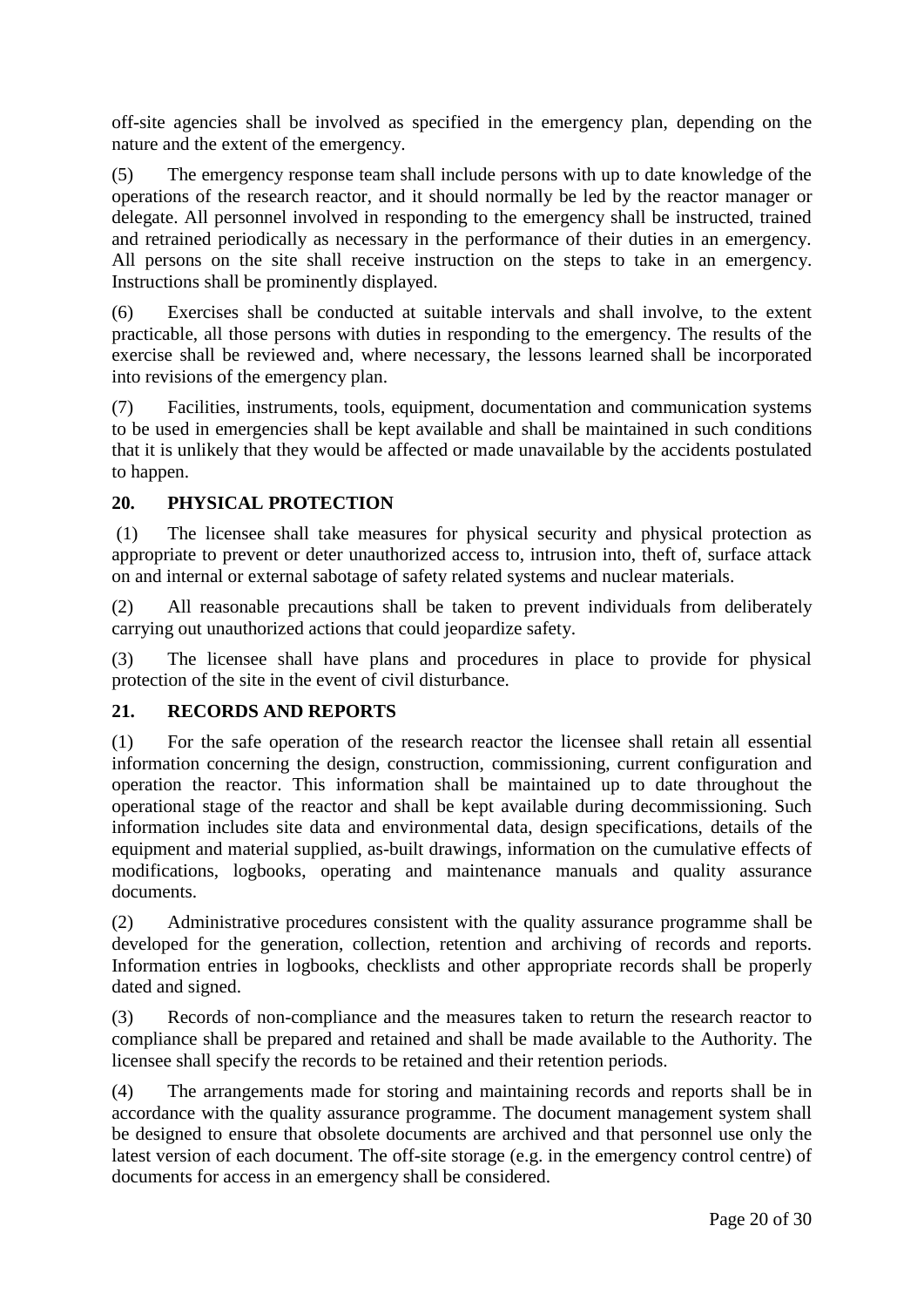(5) Periodic summary reports on matters relating to safety shall be submitted to the Authority as required, including reports and records relevant to reviews carried out following abnormal events and accidents.

## **22. UTILIZATION AND MODIFICATION OF THE RESEARCH REACTOR**

(1) The licensee shall be responsible for all safety aspects of the preparation and performance of a modification or experiment. It may assign or subcontract the execution of certain tasks to other organizations but it shall not delegate its responsibilities. In particular, the licensee shall be responsible for the management of the proposed utilization or modification project, in which the reactor manager shall participate according to established procedures. For major projects this shall include the setting of the objectives and the structure of the project, the appointment of a project manager, the specification of responsibilities and the allocation of adequate resources. In addition, before the project commences, it shall establish and follow approved procedures for controlling utilization and modification projects.

- (2) The licensee shall be responsible for ensuring that:
	- (a) Safety analyses of the proposed utilization or modification are conducted.
	- (b) The relevant safety documentation is followed.
	- (c) The associated requirements for review and approval are met. These may include the requirement to obtain the approval of the Authority before proceeding or the establishment of a formal licensing process.
	- (d) Proper safety precautions and controls are applied with regard to all persons involved in the performance of the modification or experiments, and with regard to the public and the environment.
	- (e) Quality assurance is applied at all stages in the preparation and performance of the experiment or modification to ascertain whether all applicable safety requirements and criteria have been satisfied.
	- (f) All personnel who will be involved in making a proposed modification or in conducting the proposed utilization are suitably trained, qualified and experienced for the task and, if necessary, trained in advance in the effect of this modification or utilization on reactor operation and the safety characteristics of the reactor.
	- (g) All documents that relate to the safety characteristics of the research reactor, such as the SARs, the OLCs and the relevant procedures for operation, maintenance and emergencies, are promptly updated as necessary.

(3) Proposals for the utilization and modification of the research reactor shall be categorized and relevant criteria for this categorization shall be established. Proposals for utilization and modification shall be categorized either according to the safety significance of the proposal or on the basis of a statement of whether or not the proposed change will put the operation of the research reactor outside the OLCs.

(4) Utilization and modification projects having a major safety significance shall be subject to safety analyses and to procedures for design, construction and commissioning.

(5) In implementing utilization and modification projects for research reactors, the radiation exposure of the workers involved shall be kept as low as reasonably achievable.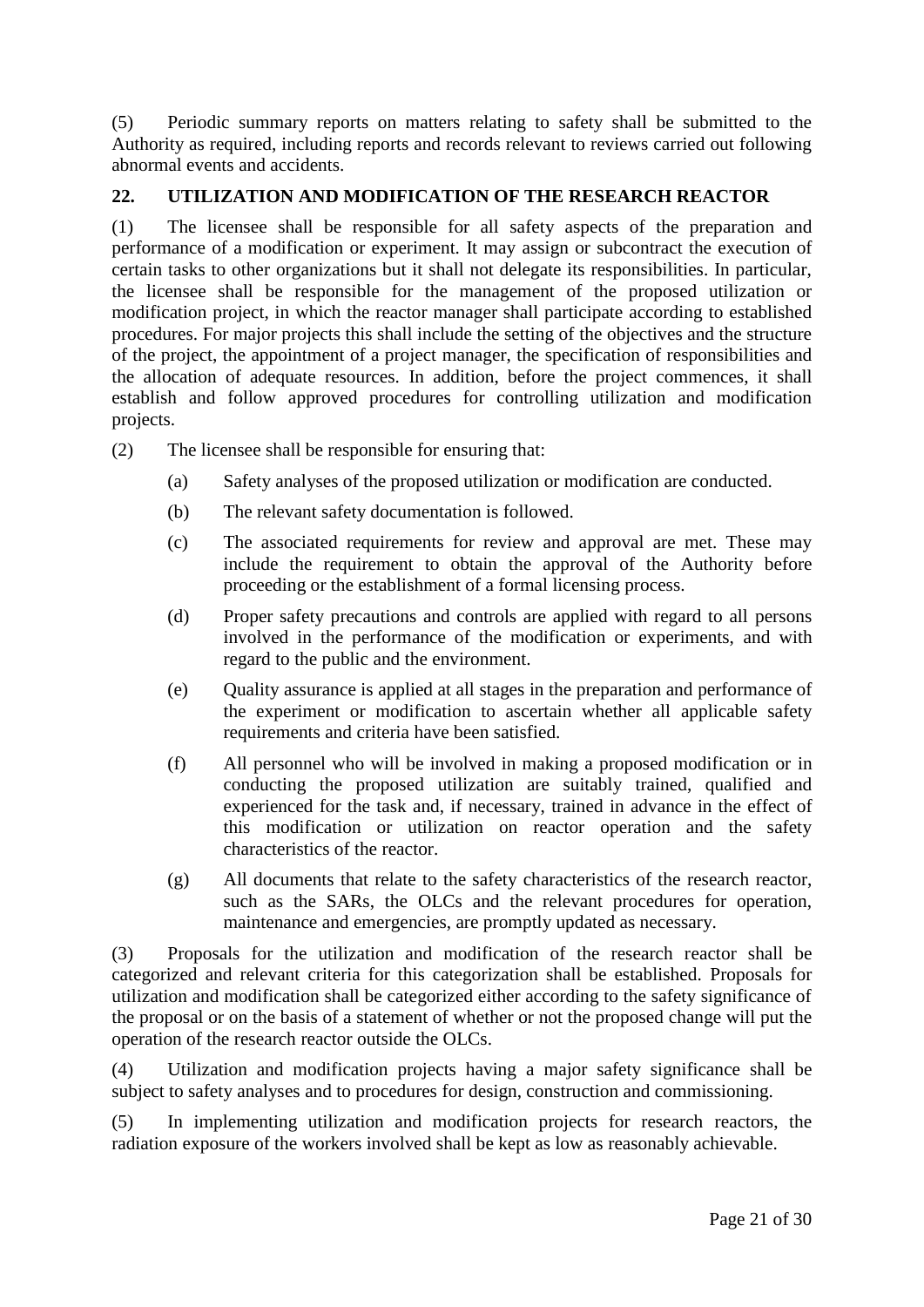(6) The reactor manager shall establish a procedure for the review and approval of proposals for experiments and modifications and for the control of their performance. This procedure shall include all relevant information such as:

- (a) A description of the purpose of the experiment or modification;
- (b) A justification for the necessity of the experiment or modification;
- (c) The requirements and criteria for design, including their safety assessment;
- (d) A description of the manufacturing processes involved;
- (e) A description of the installation procedures involved;
- (f) A description of the commissioning process;
- (g) A review of the operational procedures and emergency procedures;
- (h) A description of the possible radiation hazards to experimenters;
- (i) A description of the radiation safety measures necessary to prevent accidental exposure (including the restriction of access to the irradiation facility and to radioactive sources and/or neutron beams);
- (j) A description of the radiation shielding required around the facility to prevent an increase in radiation (direct or scattered) generated in normal and abnormal conditions;
- (k) A description of the need for the disposal of radioactive waste generated in the experiment or modification;
- (l) A list of the relevant documentation that needs to be updated;
- (m) Any special requirements for the training and, if necessary, relicensing of reactor operators;
- (n) The quality assurance requirements.

(7) The use and handling of experimental devices shall be controlled by means of written procedures. The possible effects on the research reactor, particularly changes in reactivity, shall be taken into account in these procedures.

(8) Any modifications made to experimental devices shall be subject to the same procedures for design, operation and approval as were followed for the original experimental device.

## **23. RADIATION PROTECTION**

## *23.1 General*

(1) Radiation exposures at the research reactor facility shall be subject to dose constraints that are set or approved by the Authority for the purpose of ensuring that the relevant dose limits are not exceeded. In all operational states, the main aims of radiation protection shall be to avoid unnecessary exposure to radiation and to keep doses below the dose constraints and as low as reasonably achievable, social and economic factors being taken into account.

(2) For accident conditions, the radiological consequences shall be kept low by means of appropriate engineered safety features and the measures provided for in the emergency plan.

(3) All documentation and activities for radiation protection shall conform to the quality assurance requirements for operation.

## *23.2 Radiation Protection Programme*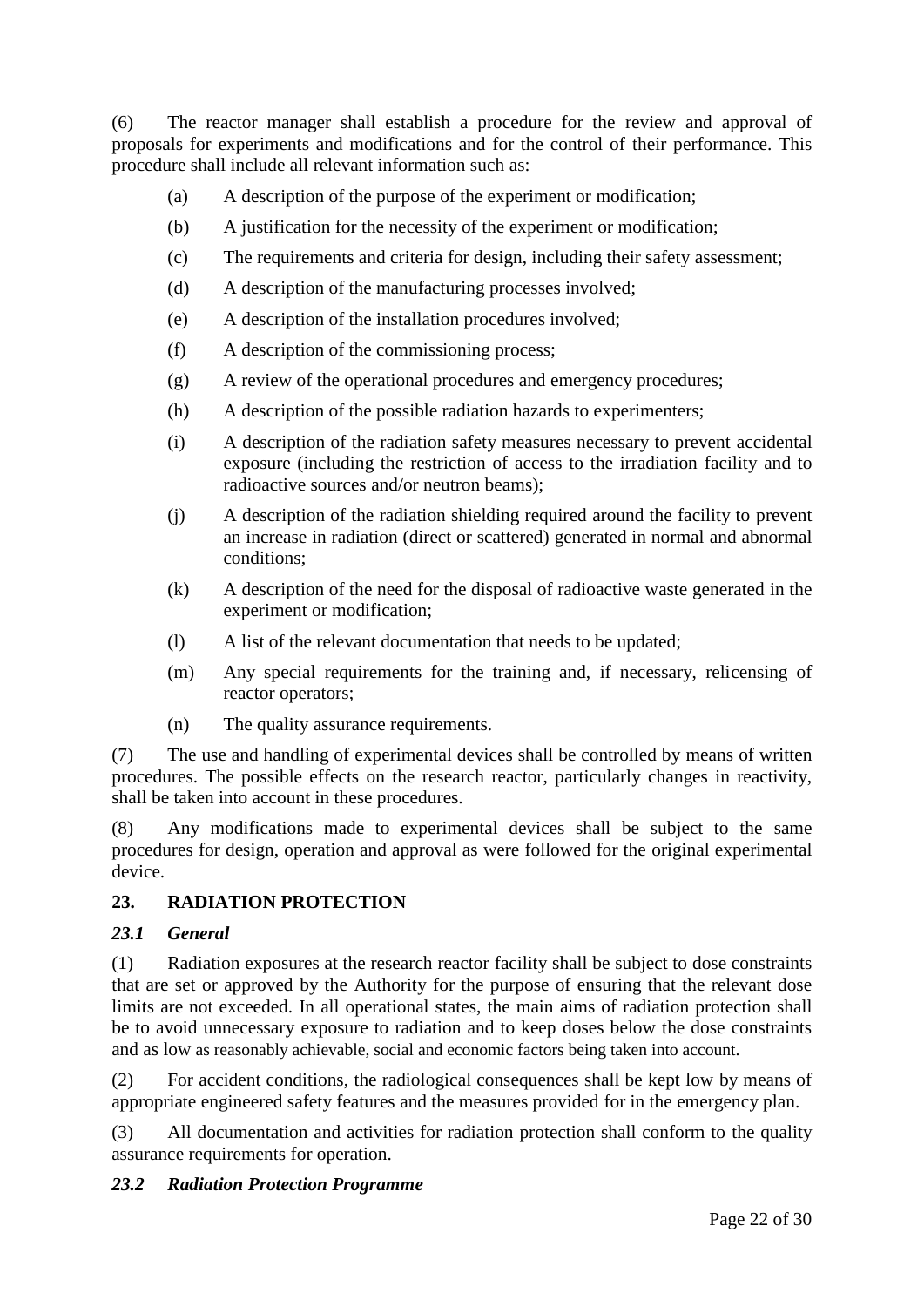(1) A radiation protection programme shall be established by the licensee in accordance with PNRA regulations PAK/904 "Regulations on Radiation Protection". This programme shall include a policy statement from the licensee that includes the radiation protection objective and a statement of the licensee"s commitment to the principle of optimization of protection.

- (2) The radiation protection programme shall include measures for:
	- (a) Ensuring that there is cooperation between the radiation protection staff and the operating staff in establishing operating procedures and maintenance procedures when radiation hazards are anticipated, and ensuring that direct assistance is provided when required;
	- (b) Providing for the decontamination of personnel, equipment and structures;
	- (c) Controlling compliance with applicable regulations for the transport of radioactive material;
	- (d) Detecting and recording any releases of radioactive material;
	- (e) Recording the inventory of radiation sources;
	- (f) Providing adequate training in practices for radiation protection;
	- (g) Providing for the review and update of the programme in the light of experience.

## *23.3 Radiation Protection Personnel*

(1) The radiation protection programme shall include the appointment of qualified persons with responsibility for radiation protection who are knowledgeable about the radiological aspects of the design and operation of the research reactor. These individuals shall work in cooperation with the group that operates the reactor, but they shall have reporting lines to the licensee that are independent of the reactor management.

(2) A qualified expert shall be identified according to criteria given in Appendix-II who shall advise the reactor manager on the observance of the radiation protection programme.

(3) All personnel at the facility shall be individually responsible for putting into practice the measures for exposure control in their areas of activity that are specified in the radiation protection programme. Consequently, particular emphasis shall be given to training all the facility's personnel to ensure that they are fully aware of both the radiological hazards and the protective measures available. Special attention shall be paid to the possibility that the personnel at the research reactor facility may include persons not permanently working there (e.g. experimenters, trainees, visitors and contractors).

## *23.4 Reference Levels*

(1) To assist the reactor management in ensuring that radiation doses are kept as low as reasonably achievable and that the dose constraints are not exceeded, the licensee shall set reference levels for doses and/or dose rates and reference levels for radioactive releases that are below the authorized limits on releases. These reference levels shall be included in the OLCs and shall be set to comply with the radiation protection objective given in section 2 of PAK-911 "Regulation on Safety of Nuclear Power Plant Design". If the reference levels are exceeded, the licensee shall investigate the matter for the purpose of taking corrective action.

(2) If the applicable dose limits for occupational or public exposure or the authorized limits for radioactive releases are exceeded, the Authority shall be informed in accordance with the requirements.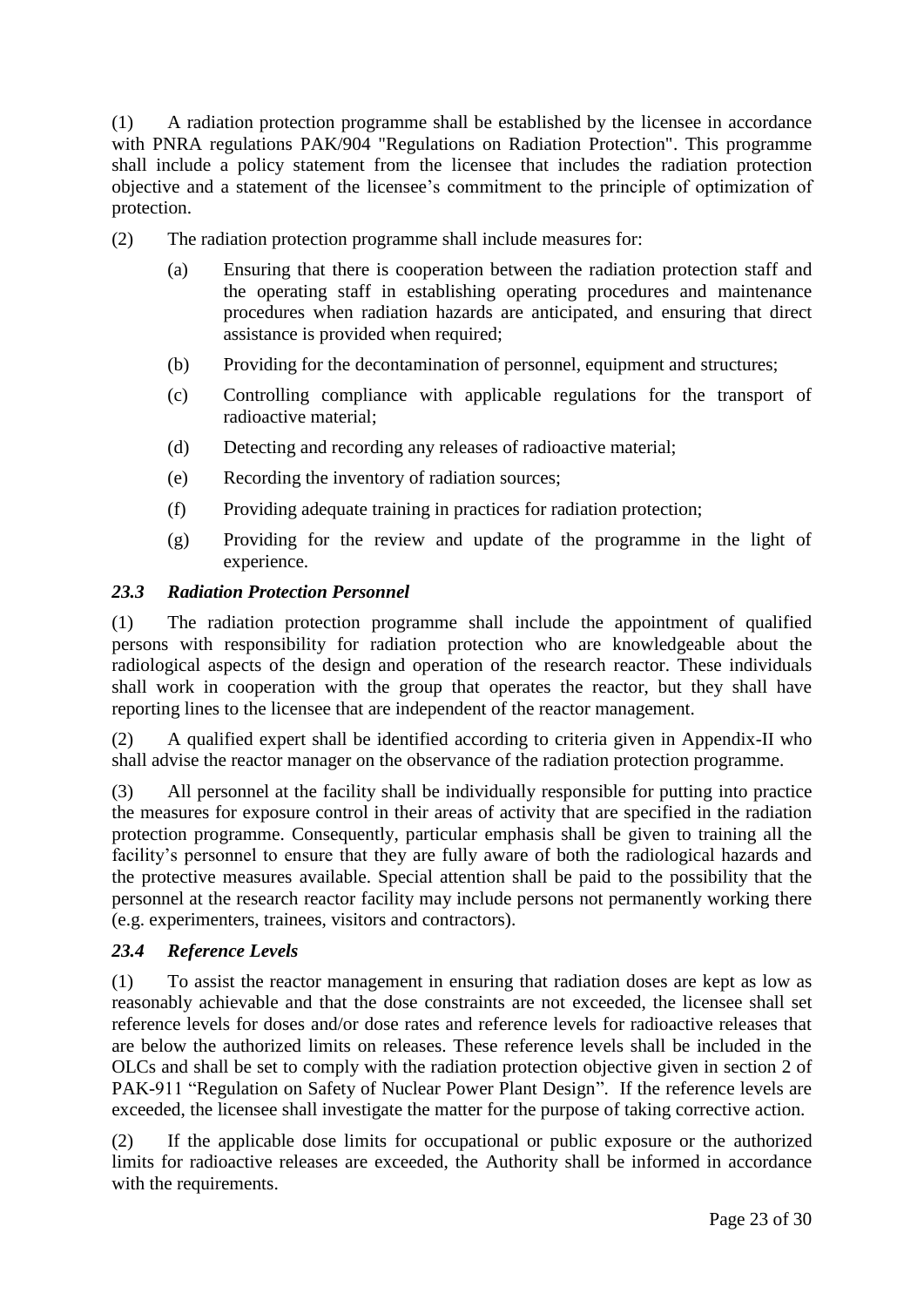## *23.5 Control of Occupational Exposure*

All personnel who may be occupationally exposed to radiation at significant levels shall have their doses measured, recorded and assessed, as required by the Authority, and these records shall be made available to the Authority.

#### *23.6 Radioactive Waste Management*

(1) The reactor and its experimental devices shall be operated to minimize the production of radioactive waste of all kinds, to ensure that releases of radioactive material to the environment are kept as low as reasonably achievable and to facilitate the handling and disposal of waste. Arrangements shall be put in place for the management of solid, liquid and gaseous radioactive waste in the research reactor and its ultimate removal from the facility. All activities concerning radioactive effluents and waste shall be conducted in accordance with the quality assurance programme.

(2) Releases of radioactive effluents shall be monitored and the results recorded in order to verify compliance with the applicable regulatory requirements. They shall also be reported periodically to the Authority in accordance with its requirements.

(3) Written procedures shall be followed for the handling, collection, processing, storage and disposal of radioactive waste. These activities shall be carried out in accordance with the requirements of the Authority.

(4) An appropriate record shall be kept of the quantities, types and characteristics of the radioactive waste stored and disposed of or removed from the reactor site.

## **24. SAFETY ASSESSMENT AND AGEING RELATED ASPECTS**

(1) The licensee shall conduct safety assessments throughout the operational lifetime of the research reactor. The scope of the assessments shall cover all safety related aspects of operation, including radiation protection, site re-evaluation, physical protection and emergency planning. In conducting the safety assessments, the licensee shall give due consideration to information drawn from operating experience and other relevant sources. A programme of comprehensive periodic review will fulfill this requirement for safety assessments. On the basis of the results of the safety assessments, the licensee shall implement any necessary corrective actions and shall consider making justified modifications to enhance safety.

(2) The programme of periodic review shall cover aspects of the programme for the management of ageing to demonstrate the status of the facility with regard to ageing and to provide a basis for taking actions in relation to ageing. Thus, periodic reviews are operational tools to prevent and mitigate the effects of ageing and of modifications made around the site. Reviews of research reactor SSCs carried out by using non-destructive techniques are called in-service inspections*.* In-service inspections shall be conducted by the licensee under its programme for the management of ageing.

#### *24.1 Peer Reviews*

Some reviews of research reactors shall be performed as peer reviews by other operating reactors. Such peer reviews will provide access to the practices and programmes at other research reactors.

#### **25. EXTENDED SHUTDOWN**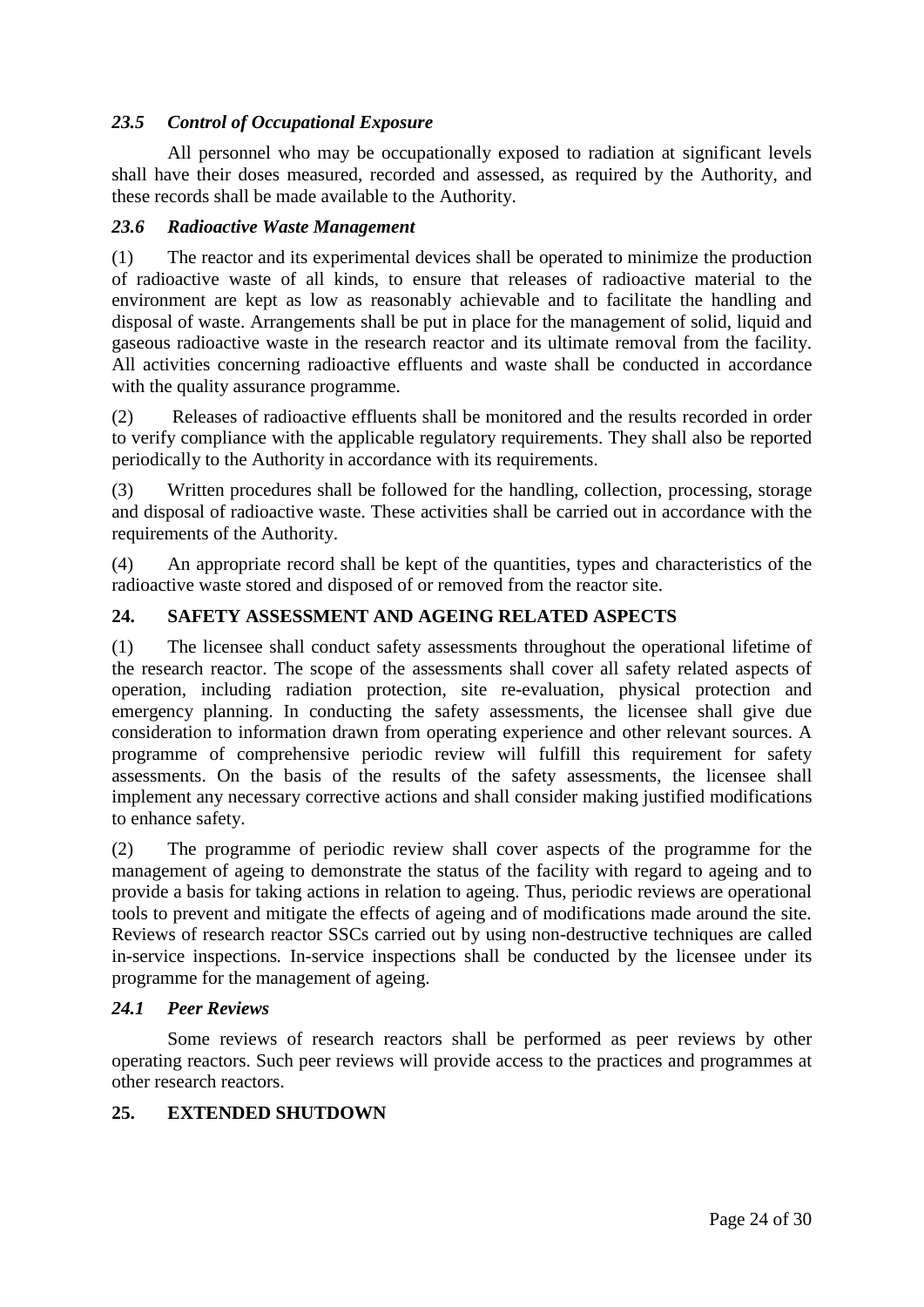(1) The licensee shall take appropriate measures during an extended shutdown to ensure that materials and components do not seriously degrade. The following measures shall be considered:

- (a) Unloading the fuel elements from the reactor core to the storage racks;
- (b) Changing the OLCs in accordance with the requirements for the shutdown reactor;
- (c) Removing components for protective storage;
- (d) Taking measures to prevent accelerated corrosion and ageing;
- (e) Retaining adequate staff in the facility for the purposes of performing the necessary inspection, periodic testing and maintenance.

**Explanation:** A research reactor facility may have a period of extended shutdown pending decisions on its future, owing to budgetary considerations, a lack of utilization or equipment failure, for example. While an extended shutdown may be planned, more often it will be unanticipated.

(2) The licensee shall take the necessary decisions as soon as possible to reduce the period of extended shutdown to a minimum. During a period of extended shutdown, the licensee shall consider the consequences of the shutdown for the fulfillment of the licence conditions (e.g. for the physical protection of the fuel) and for the qualification of the operating staff.

#### **26. REPEAL**

Regulations 39(c), 40, 42, 62 and 63 of Pakistan Nuclear Safety and Radiation Protection Regulations, 1990 (SRO 957(I)/90) are hereby repealed.

## **Appendix-I**

## **CRITERIA FOR LICENSING OF RESEARCH REACTOR OPERATING PERSONNEL**

#### **1. General provisions**

(1) Licence will be one of the prerequisites for the research reactor operations, in a specific category as per clause 3 below.

(2) All Licenses will be issued by the Regional Directorates of the Authority.

(3) Following two categories of nuclear research reactor operation licenses hereinafter called "Licence" will be issued to the operation personnel who will function in accordance with approved operation documents:

- (a) Shift Supervisor Licence
- (b) Reactor Operator Licence

(4) The issuance of Licence shall be carried out in three different steps as per regulations 2, 3 and 4 of this Appendix.

#### **2. Pre-Requisites**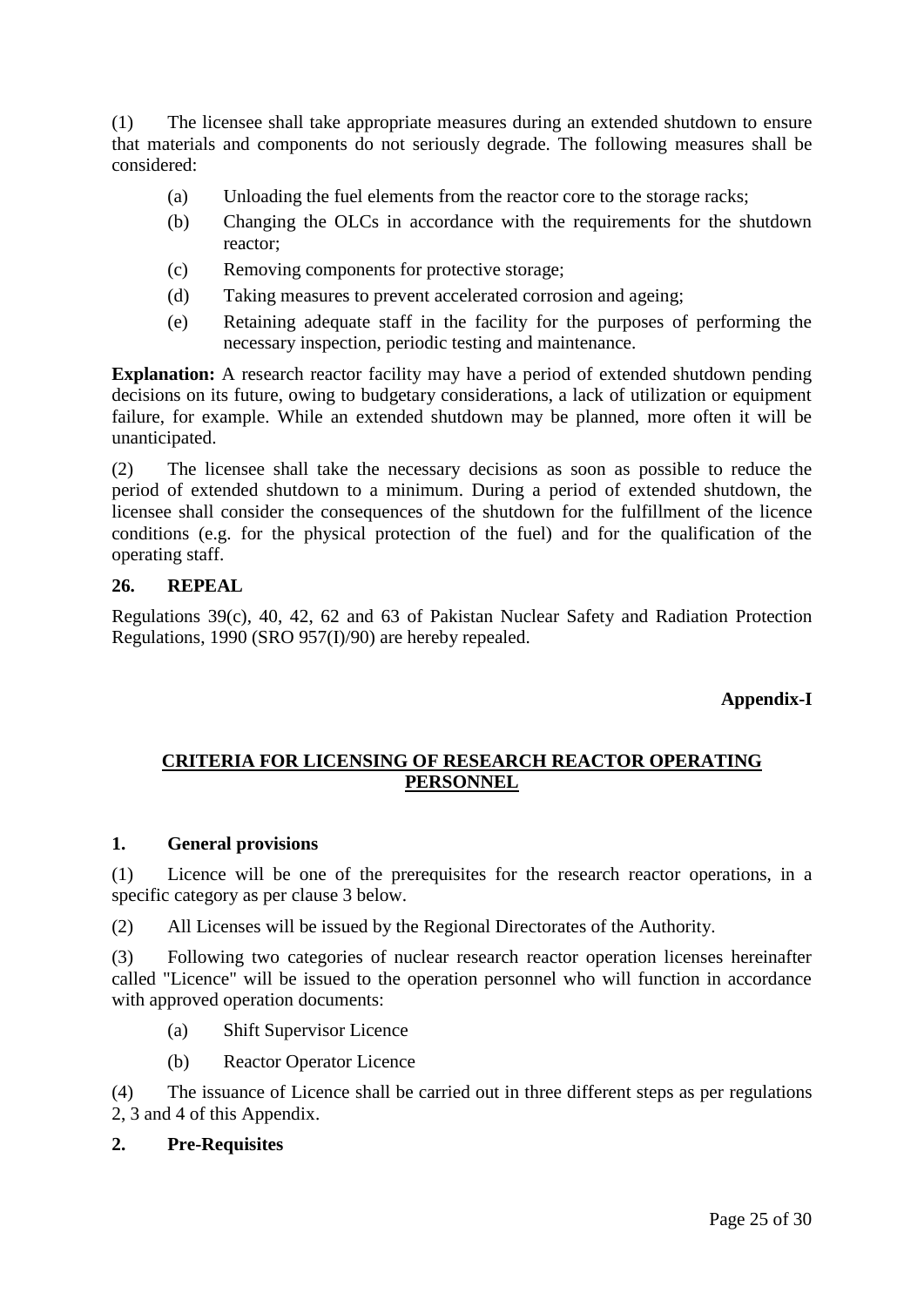(1) Each applicant for licence is required to undergo in-class and field training, to be arranged by the relevant research reactor management. After successful completion of inclass training and acquiring the prescribed minimum experience for each category as per section 4 of this Appendix, the candidate will become eligible to appear in the written licensing examination.

- (2) Licensing Examination:
	- (a) Each candidate has to qualify written, oral and operating examinations.
	- (b) All the written licensing examinations shall be conducted by the relevant research reactor management.
	- (c) Oral and operating examination of the persons, qualifying the written examinations as per section 7 of this Appendix and recommended by the Reactor Management will be conducted by Regional Directorate of the Authority.

#### **3. Eligibility criteria**

<sup>1</sup>[(1) Shift Supervisor License:

(a) The minimum educational qualification for Shift Supervisor license shall be as follows:

(i) BE/B.Sc. (engineering) (minimum 16 years of education) in Electrical, Mechanical, Electronics, Chemical or Nuclear/Power Engineering or in an engineering discipline related to Nuclear Technology from a University recognized by Higher Education Commission.

or

(ii) M.Sc./BS (minimum 16 years of education) in Physics, Chemistry, Mathematics, Computer Science (with physics in F.Sc. and B.Sc.) or in a discipline related to Nuclear Technology from a University recognized by Higher Education Commission.

(b) The candidate shall possess a minimum experience of one (1) year in operation and maintenance of the relevant research reactor. These periods include inclass and field training arranged by the relevant research reactor management.

**Explanation:** For the first batch, previous operation experience of other Nuclear Power Plant/Research Reactor may be acceptable provided that they have participated in commissioning of the relevant research reactor and have undergone the training program established under section 12 of these regulations.

(c) The candidate shall qualify the written, operating and oral examinations as per regulations 2(2) and 4 of this Appendix.]

 $2$ [(2) Reactor Operator License:

1

(a) The minimum educational qualification for Reactor Operator License shall be as follows:

(i) Three (03) years diploma in Electrical, Mechanical, Power or Chemical technology or in a discipline related to Nuclear Technology

<sup>1</sup> Substituted vide S.R.O. 1351(I)/2015, dated  $31^{1st}$  December, 2015, s.1.

<sup>&</sup>lt;sup>2</sup> Substituted vide S.R.O. 1351(I)/2015, dated 31<sup>1st</sup> December, 2015, s.2.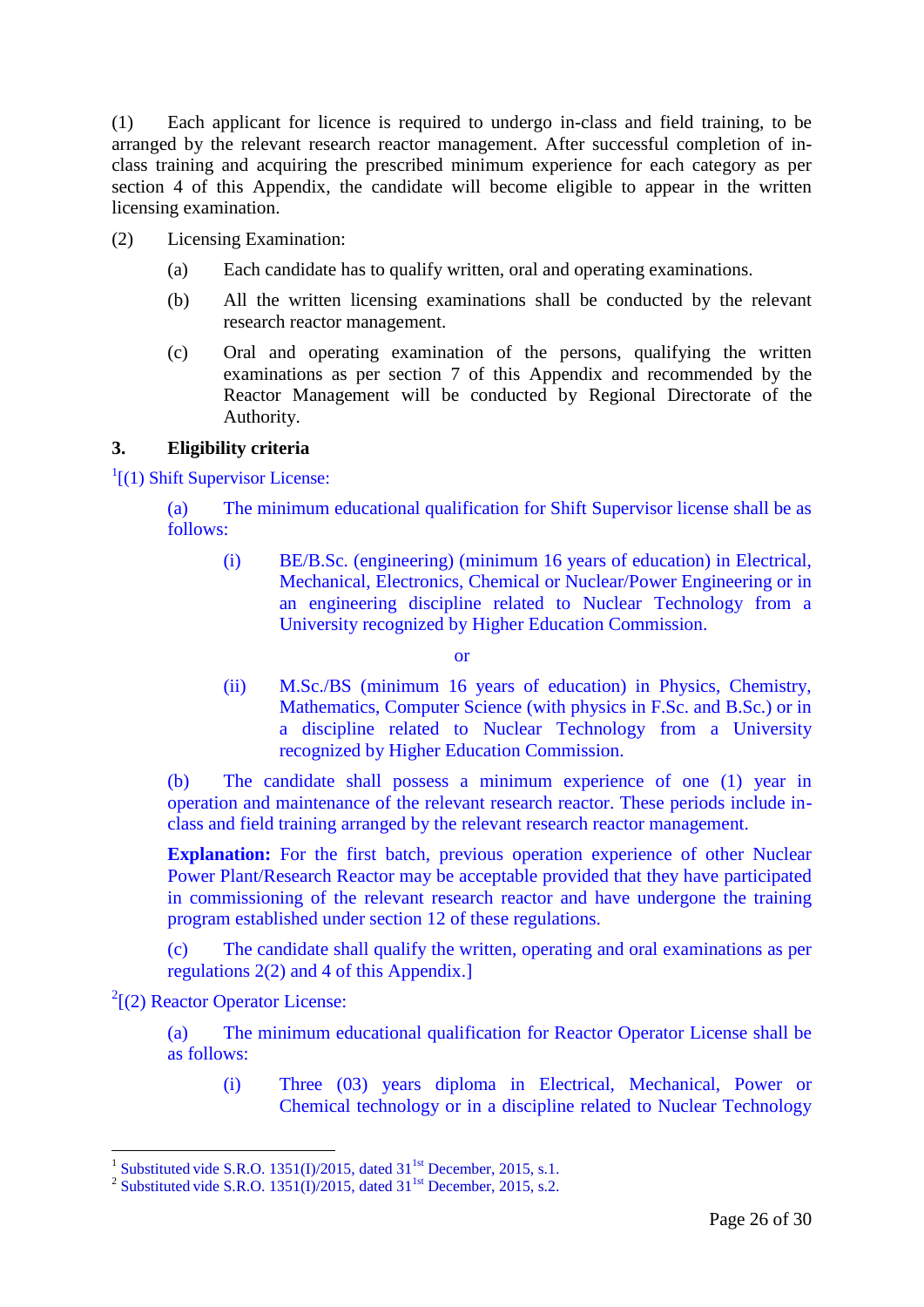from a Polytechnic Institute recognized by Board of Technical Education;

or

(ii) Bachelors degree in physical sciences from a University recognized by Higher Education Commission.

(b) The candidate shall possess a minimum experience of two (02) years in operation and maintenance of the relevant research reactor. These periods include classroom and field training arranged by the relevant research reactor management.

**Explanation:** For the first batch previous operation experience of other Nuclear Power Plant/Research Reactor may be acceptable provided that they have participated in commissioning of the relevant research reactor and have undergone the training program established under section 12 of these regulations.

(c) The candidate shall qualify the written, operating and oral examinations as per regulations 2(2) and 4 of this Appendix.]

## **4. Issuance of licence**

(1) The technical knowledge, skills and abilities of a candidate, to perform the duties as per approved operation documents, in a safe manner under all operational and accident states will be determined through written, oral and operating examination. The written examination for licensing shall cover the following subjects:

- (a) Nuclear reactor theory
- (b) Heat Transfer and Fluid Flow
- (c) Nuclear Engineering
- (d) Reactor Process Systems, I&C
- (e) Radiation Protection
- (f) Nuclear Safety
- (g) Emergency Preparedness and Planning
- (h) Operating Policies & Principles or Technical Specifications
- (i) Radioactive Waste Management
- (j) Operating Procedures
- (k) Applicable Regulatory Requirements

**Explanation:** The level of courses and questions for "Reactor Operators" will be of lower standard than that for "Shift Supervisors".

(3) Required Courses/syllabus for the training/retraining and the written examination for each category of licence shall be prepared by the relevant research reactor management and duly approved by the Regional Directorate (R-I) of the Authority.

(4) The candidate will qualify for operating test and oral examination only if all written test papers are passed separately. The pass marks for the written test will be 75% in each paper.

(5) The candidate will normally be allowed only two attempts to clear the operating and oral licensing examinations. In very exceptional cases and on specific recommendations/suggestions of the relevant research reactor management, a third chance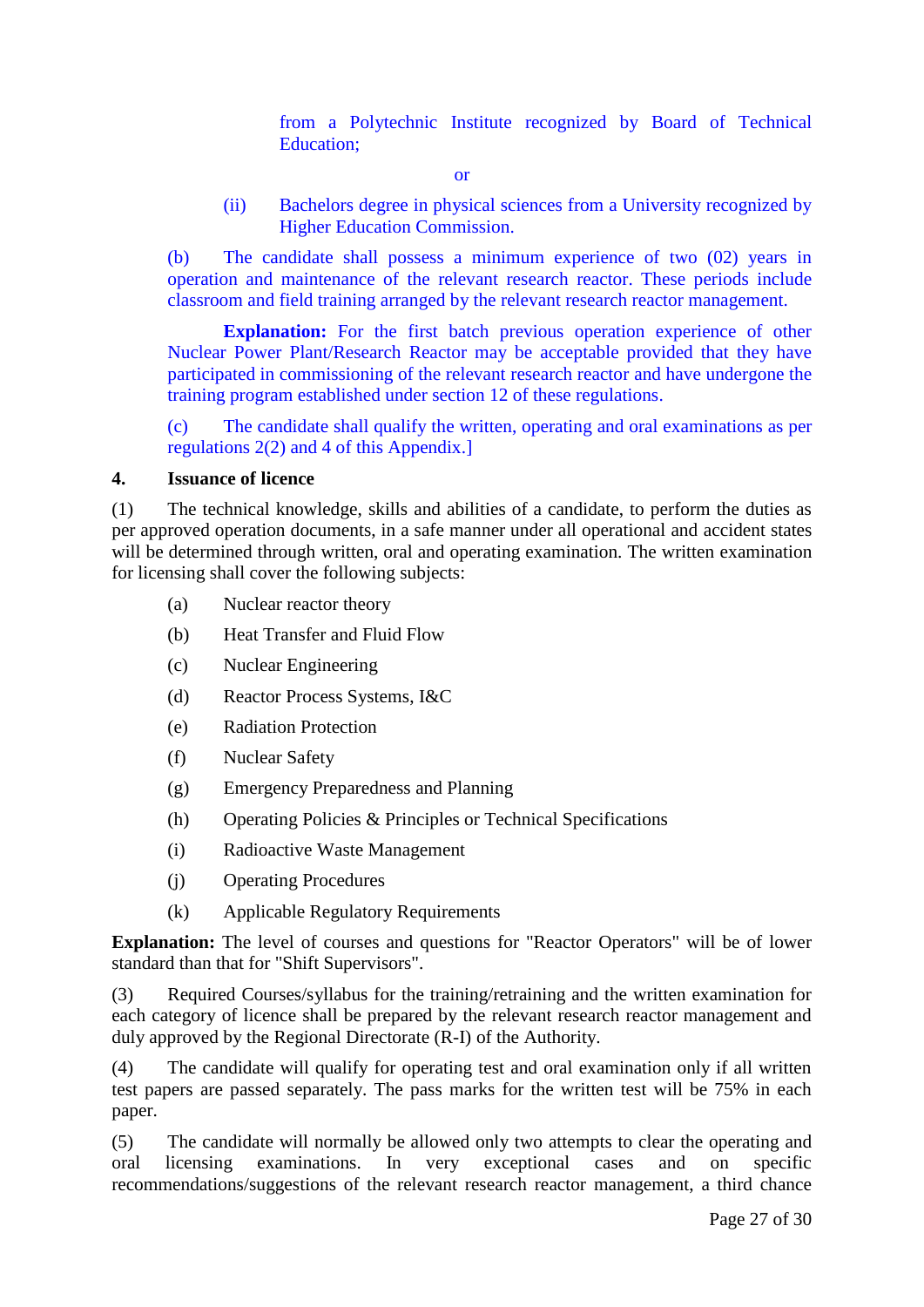may be allowed by Executive Member.

(6) The relevant research reactor management shall provide certification of medical (including psychological) fitness of the candidate. Such certificate will also record whether the candidate is or has been on prolonged medical treatment during the last twelve (12) months.

(7) Upon successfully clearing/passing the written, operating and oral examinations the licence will be issued by Regional Directorate of the Authority subject to medical fitness as per clause 6 above.

## **5. Retraining of operation personnel**

(1) All licensed personnel will have to undergo a formal retraining to be arranged by the relevant research reactor management for a period of fifteen (15) working days during a calendar year.

(2) The licensed persons after retraining will be examined once per year by the relevant research reactor management and the assessment made by the management along with medical fitness certification will be sent to Regional Directorate of the Authority.

#### **6. Validity and revalidation of licence**

#### *6.1 Validity*

- (a) All categories of licenses shall remain valid for a period of one (1) year. The licenses will be extended for a further period of one year by Regional Directorate of the Authority on recommendation of the relevant research reactor management and certifying compliance with retraining according to section 5 of this Appendix.
- (b) A Licence is deemed to be automatically cancelled on one of the following reasons:
	- (i) inability of a licensed person to carry out duties for medical reasons as recommended by a duly constituted Medical Board;
	- (ii) permanent physical disability that renders the licensed person unable to carry out the duties;
	- (iii) lack of familiarity as a result of being away from operations of the relevant research reactor for which licence was issued, for a period of more than one year;
	- (iv) inability of licensed person to complete retraining successfully, as mentioned in section 5 of this Appendix;
	- (v) failure of a licensed person to perform a minimum of ten (10) shift duties during a year and participation in one startup. In case of Shift Supervisor the ten (10) shift duties should have been performed acting as independent In charge of the shift.

#### *6.2 Revalidation*

Licensed persons who are at the relevant research reactor but fail to perform ten (10) shift duties in reactor operations as Shift Supervisor or Reactor Operator or have remained away from the reactor operation (shift duties) for a period of more than a year but less than two years, can re-acquire operation license after the following:

(a) Successful completion of retraining as provided in section 5 of this Appendix.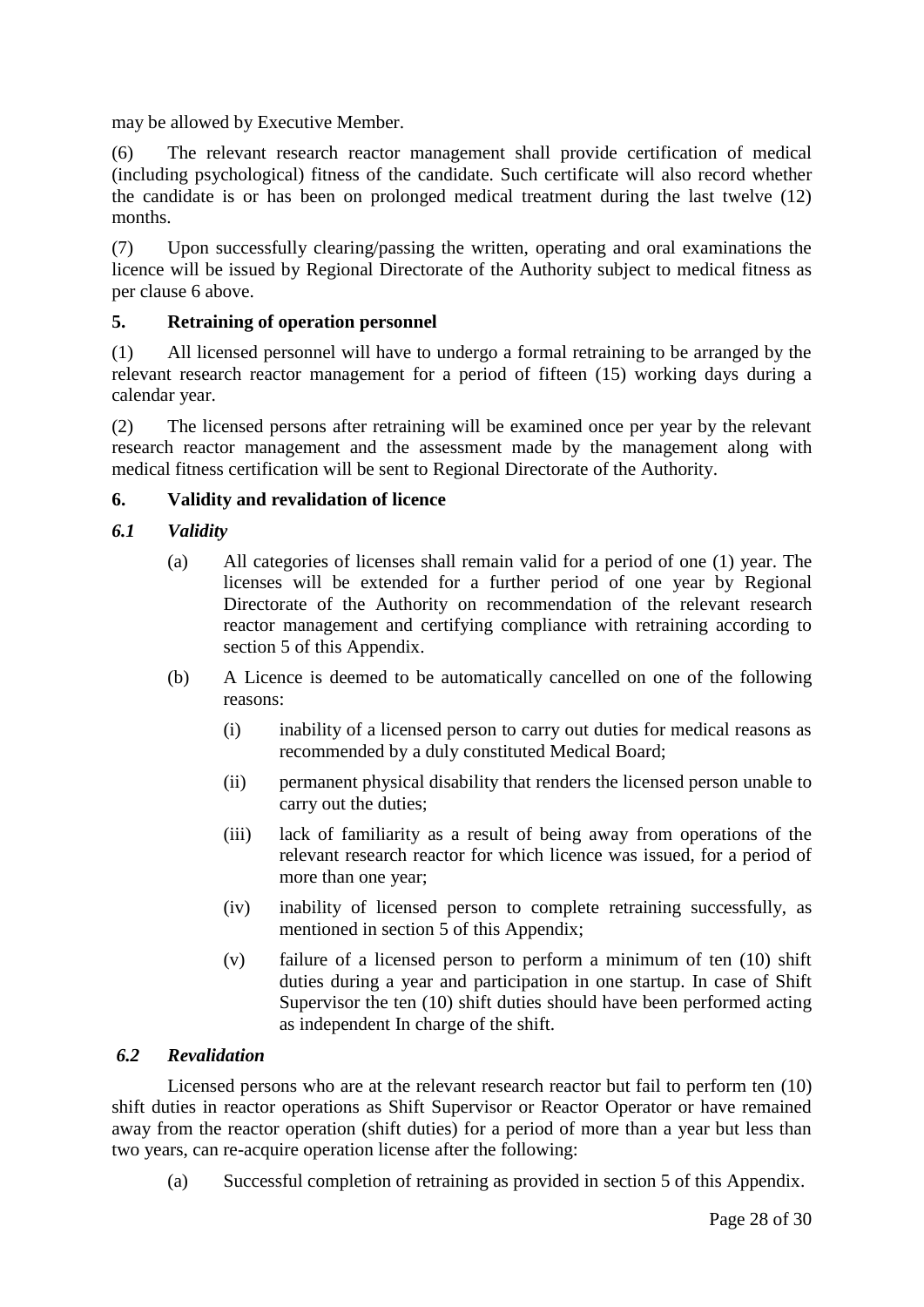- (b) Performance of one month shift duty along with a licensed counterpart.
- (c) Oral and operating examination by Regional Directorate of the Authority to ascertain familiarity of the candidate with the current status of the research reactor and the reactor operating procedures.
- (d) Licensed person who remained away from the reactor operation (shift duties) for a period of more than two years will have to undergo complete reexamination.

#### **7. Retention of record**

Record of education, licence and renewal of licence, written examination/tests, medical fitness and all retraining exercises shall be retained by the relevant research reactor management for ten (10) years or two (2) years after formal withdrawal of the licence, whichever is later.

#### **8. Waiver and exemption**

On application from the relevant research reactor management, that issuance of a licence is in the national interest and recommendation of regional director, the Executive Member may waive any or all requirements for a licence if it is satisfied that the candidate has had extensive actual operating experience of the relevant research reactor, and that safety of the public and the environment will not be jeopardized or compromised by the issuance of the licence.

## **Appendix -II**

## **CRITERIA FOR HEALTH PHYSICIST**

The Health Physicist shall fulfill the following criteria:

- (a) hold a masters in science/health physics with an experience in radiation protection.
- (b) be familiar with the implementation of legislative and regulatory framework of the Authority on nuclear safety and radiation protection for general public and research reactor.
- (c) be familiar with the Emergency plans for accident situation and capable of implementing/exercising this plan by all organizations concerned. This capability to implement emergency plans shall be in place before the commencement of operation.
- (d) be familiar with procedure/principle for radioactive releases. Shall be capable of handling the emergency situations in which any failure or combination of failures leading to significant radiological consequences, the exposure to radiation of site personnel and releases of radioactive materials to the environment is kept as low as reasonably achievable.
- (e) be familiar with the reporting of incidents significant to safety to the Authority in accordance with the relevant PNRA and international regulations.
- (f) be vigilant about the activities of operation, inspection, testing, maintenance  $\&$ supporting functions, the personnel involved are adequately trained and authorized in accordance with nuclear safety and radiation protection procedures.